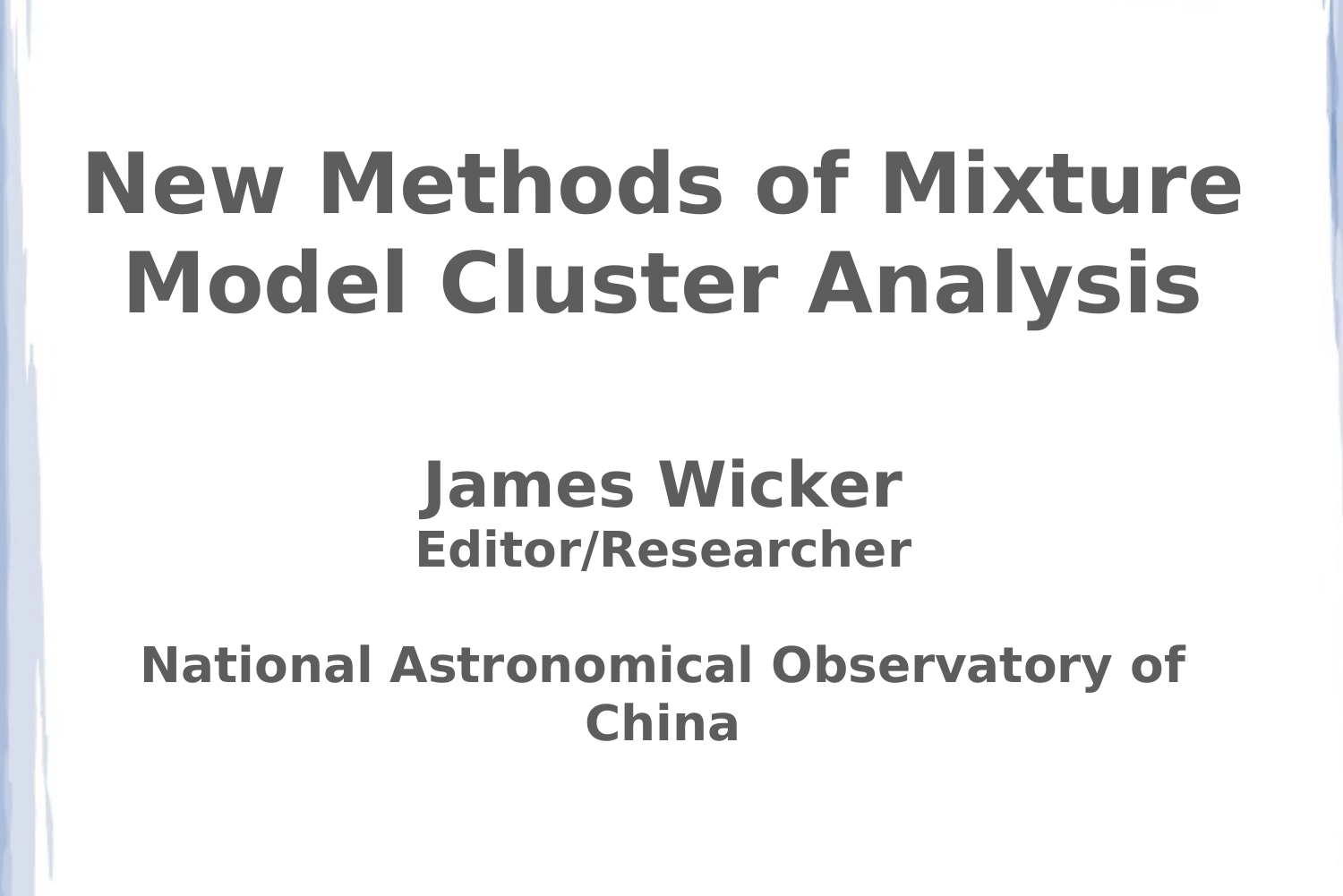### A little about me

- I came to Beijing in 2007 to work as a postdoctoral researcher at the National Astronomical Observatory of China, part of the Chinese Academy of Sciences.
- My research focused on developing new methods in statistical analysis which can overcome problems inherent in traditional methods.
- Since 2009, my main job has been to be an editor for a research journal about astronomy, but I am continuing the research on new statistical methodology.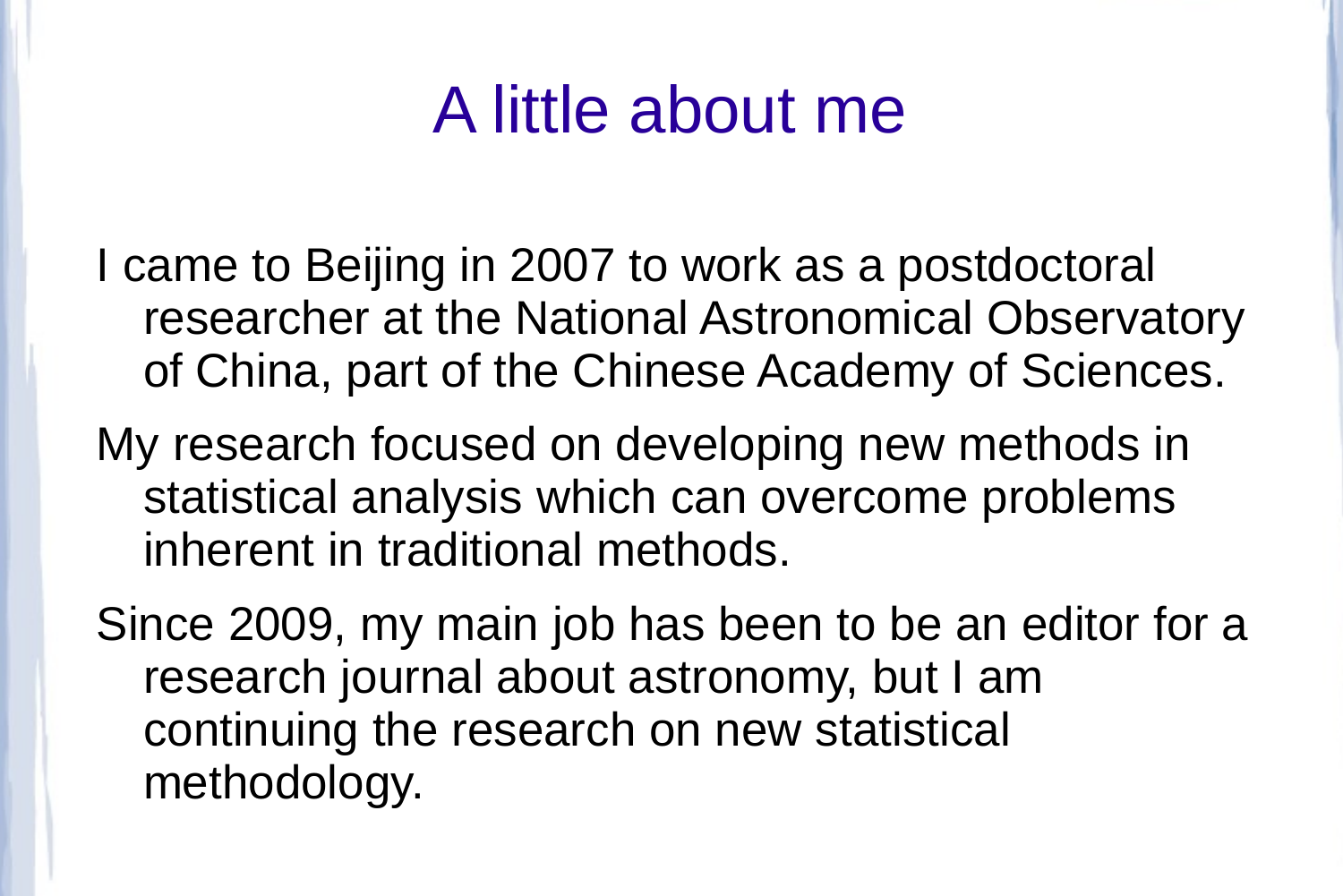# Plan for this talk

Introduce what mixture model cluster analysis is and how it is useful

Describe some problems that plague traditional methods in statistical analysis, and show how new methods can overcome these handicaps

Look at at few examples using simulated and real data, highlighting the advantages of new methods

Questions and discussion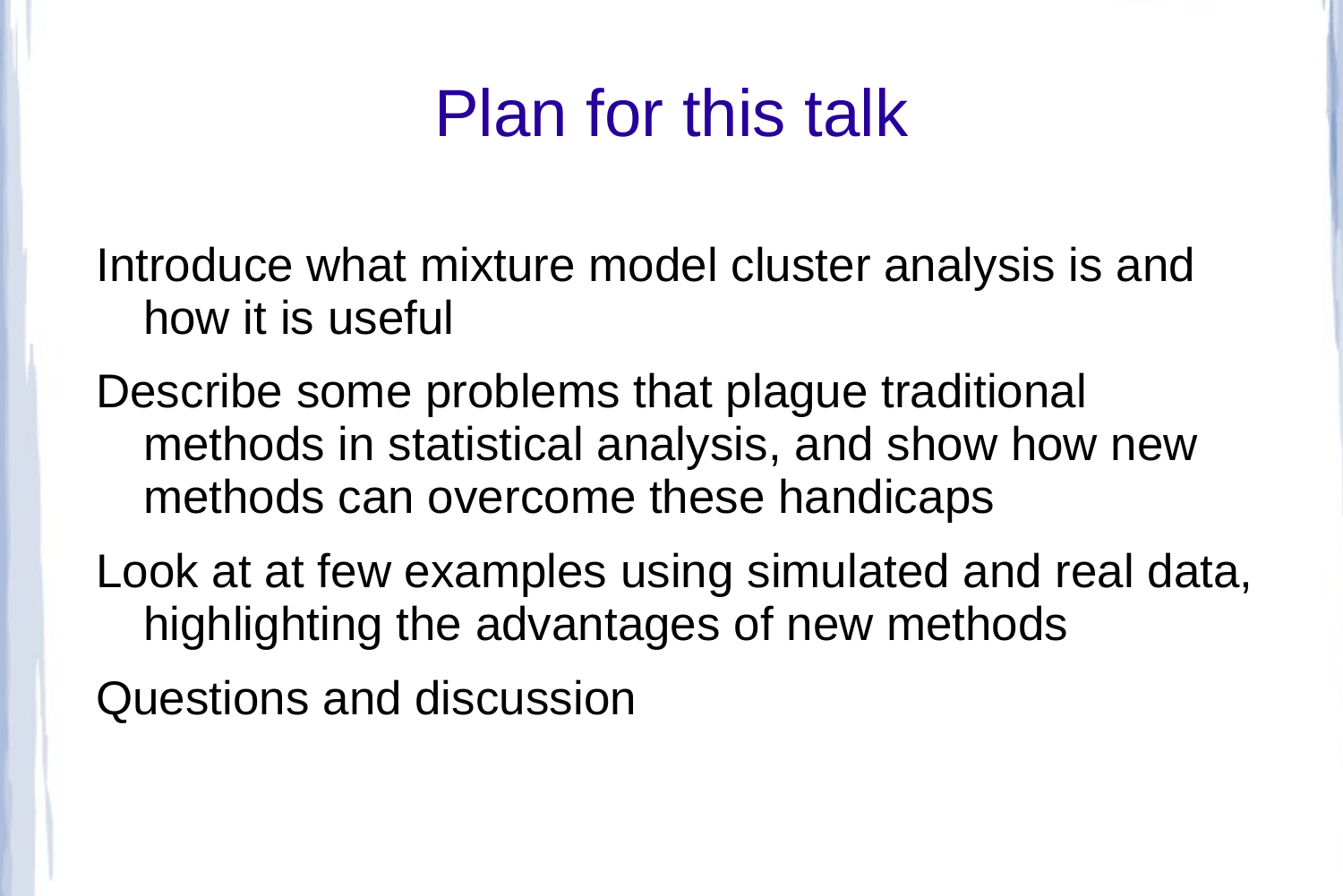# Univariate Mixture Modeling = Distributional Analysis

- In order to understand their data, many researchers study how their observations are distributed.
- **How can we** characterize the observed data set?
- **How many distributions** are present in the data?

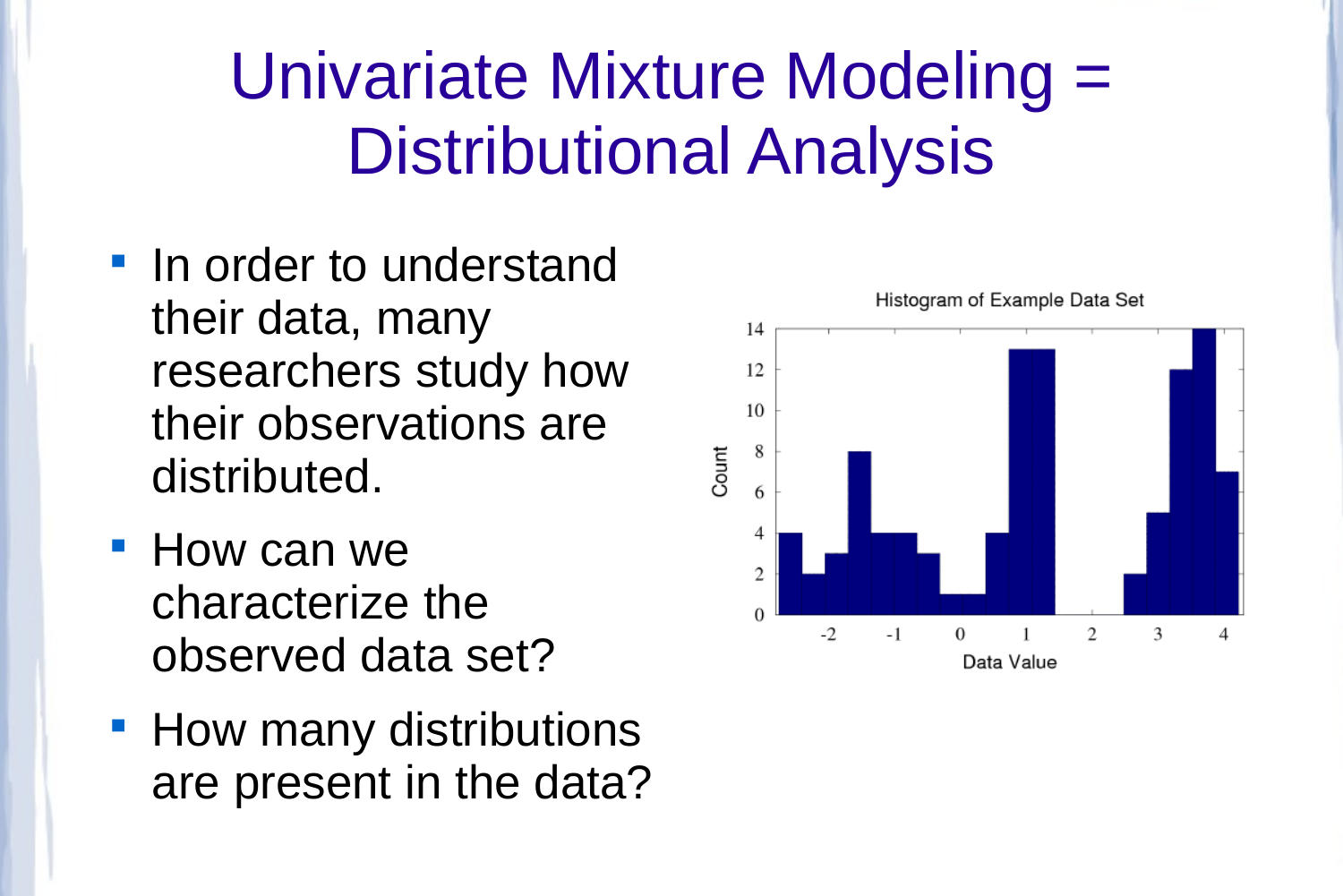# Why is mixture modeling useful?

- **Many processes and natural phenomena** approximately follow sums of Gaussian distributions.
- **Mixture modeling tries to find the underlying** distributions that generate observed data.
- Use mathematical methods to calculate means and variances of distributions.
- Use statistical methodology to decide the number of distributions present in a data set.
- We can discuss these methods.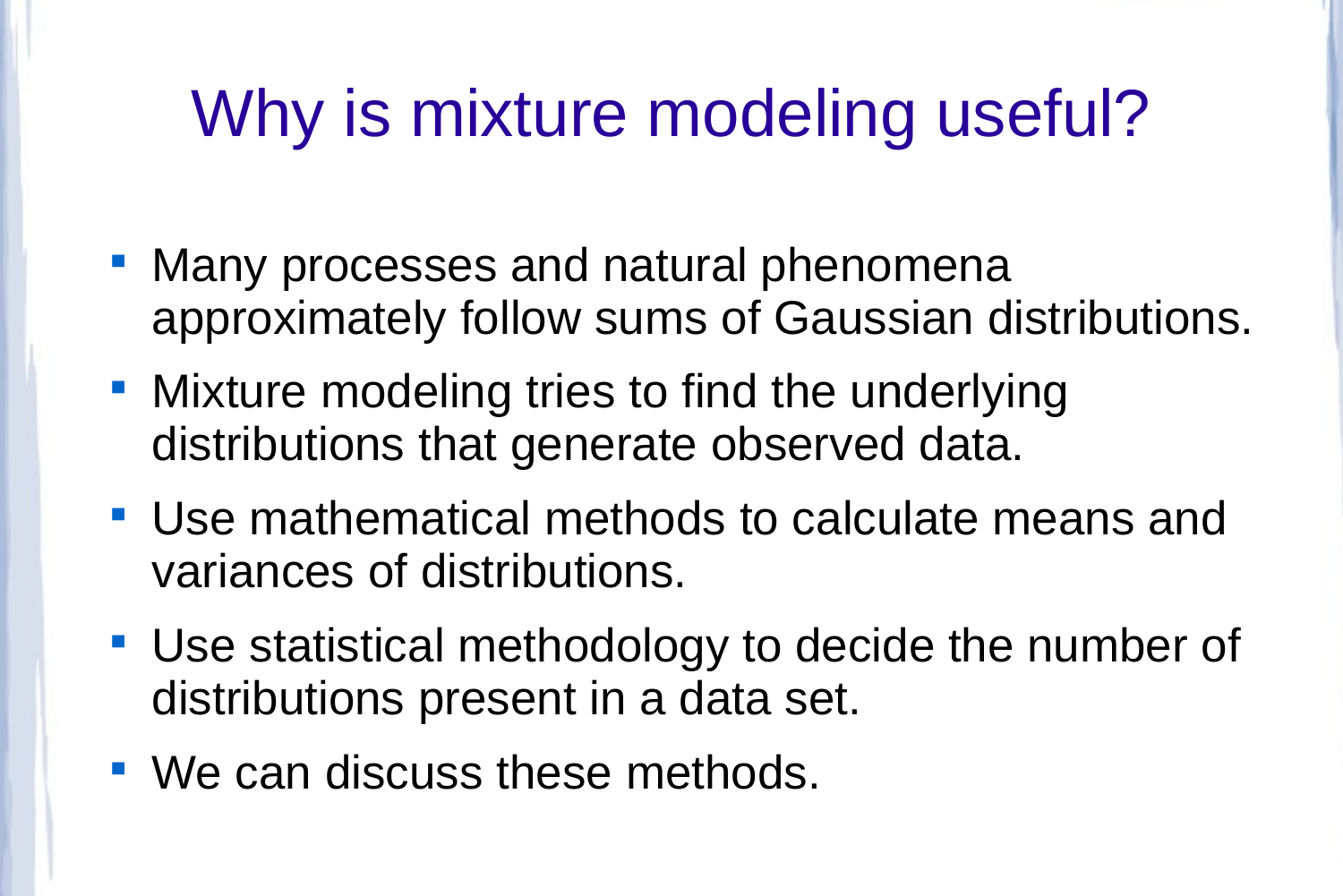# The Mixture Model Process

- **The researcher first applies a distance minimization** algorithm to the data set, like k-means.
- After the researcher has applied a distance minimization, the second step in the mixture modeling process is to calculate the Log-Likelihood of the mixture of Gaussian distributions.
- The goal of this step is to try to assign data points to clusters such that the Log-Likelihood is maximized, thus producing the Maximum Likelihood Estimate (MLE) of the data set.
- We can examine this process in more detail.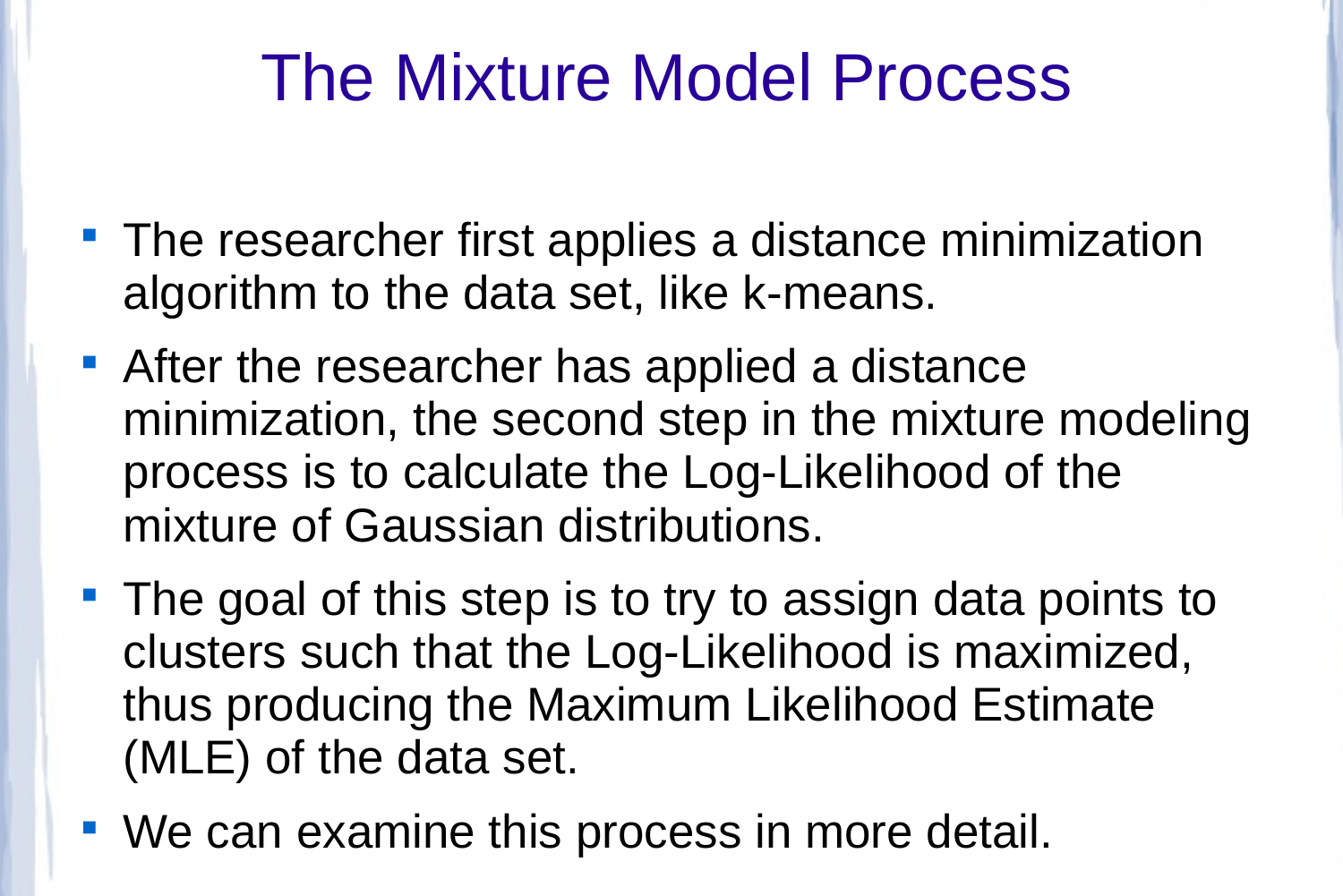Traditionally use the Expectation-Maximization (EM) algorithm

- Start with mean, variance and mixture proportion values derived from k-means.
- **Interatively recalculate cluster assignments and** parameter values until the change between iteration cycles is small.

### $l(\pi, \mu, \Sigma) =$

 $\sum_{i=1}^n \log \left[ \sum_{k=1}^K \pi_k (2\pi)^{-\frac{p}{2}} |\Sigma_k|^{-\frac{1}{2}} \exp \left[ -\frac{1}{2} (\mathbf{x}_i - \mu_k)^T \Sigma_k^{-1} (\mathbf{x}_i - \mu_k) \right] \right]$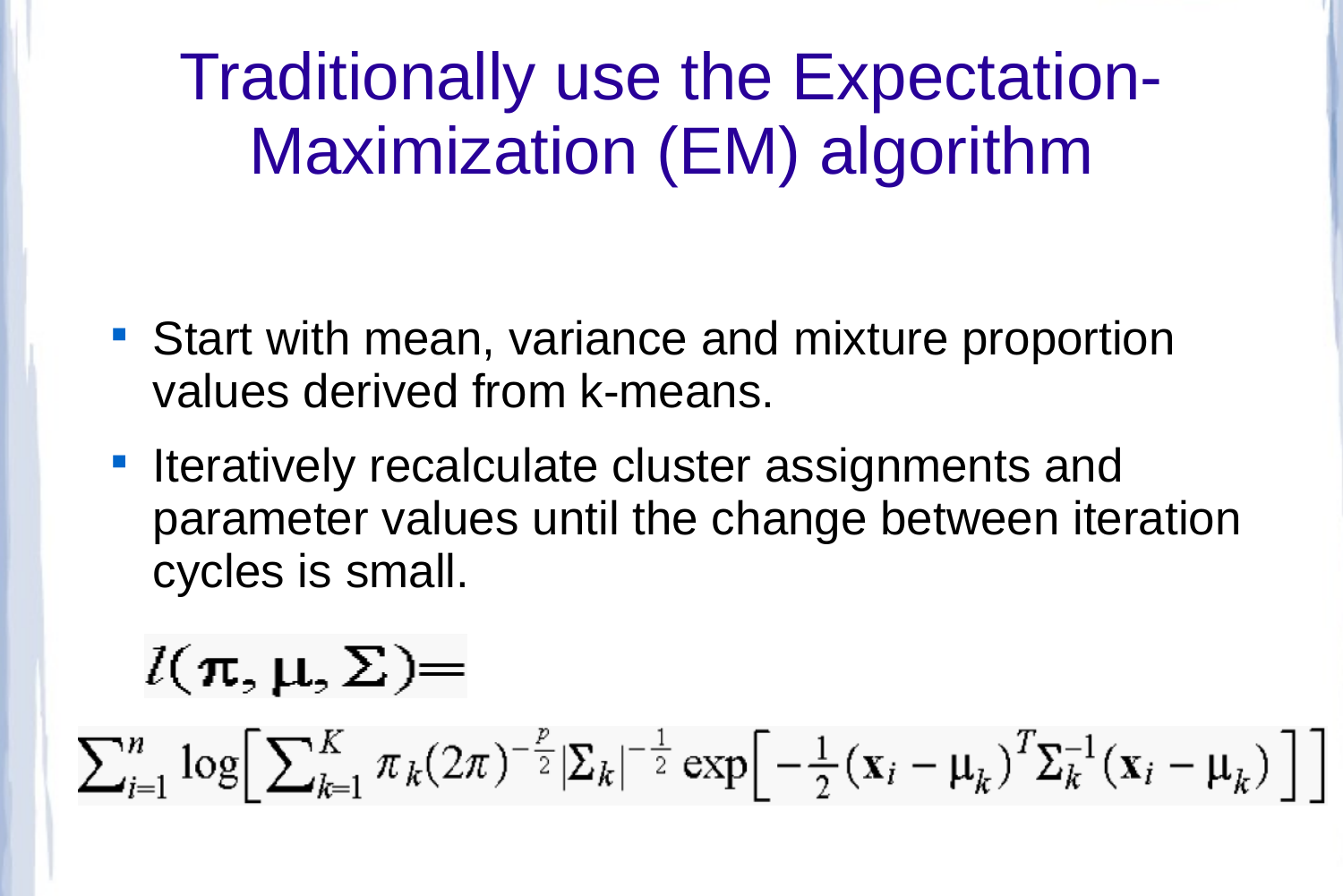# Problems with the EM algorithm approach

- The final outcome of the EM calculation depends on how the series sums are initialized.
- **There is no guarantee that the series sum will** converge for a given set of initial parameters.
- **Authors admit that users should try different** initializations.
- **These problems are especially acute for overfitting** situations.
- Due to these problems, researchers must call into question the reliability and repeatability of their cluster calculations derived from the EM algorithm.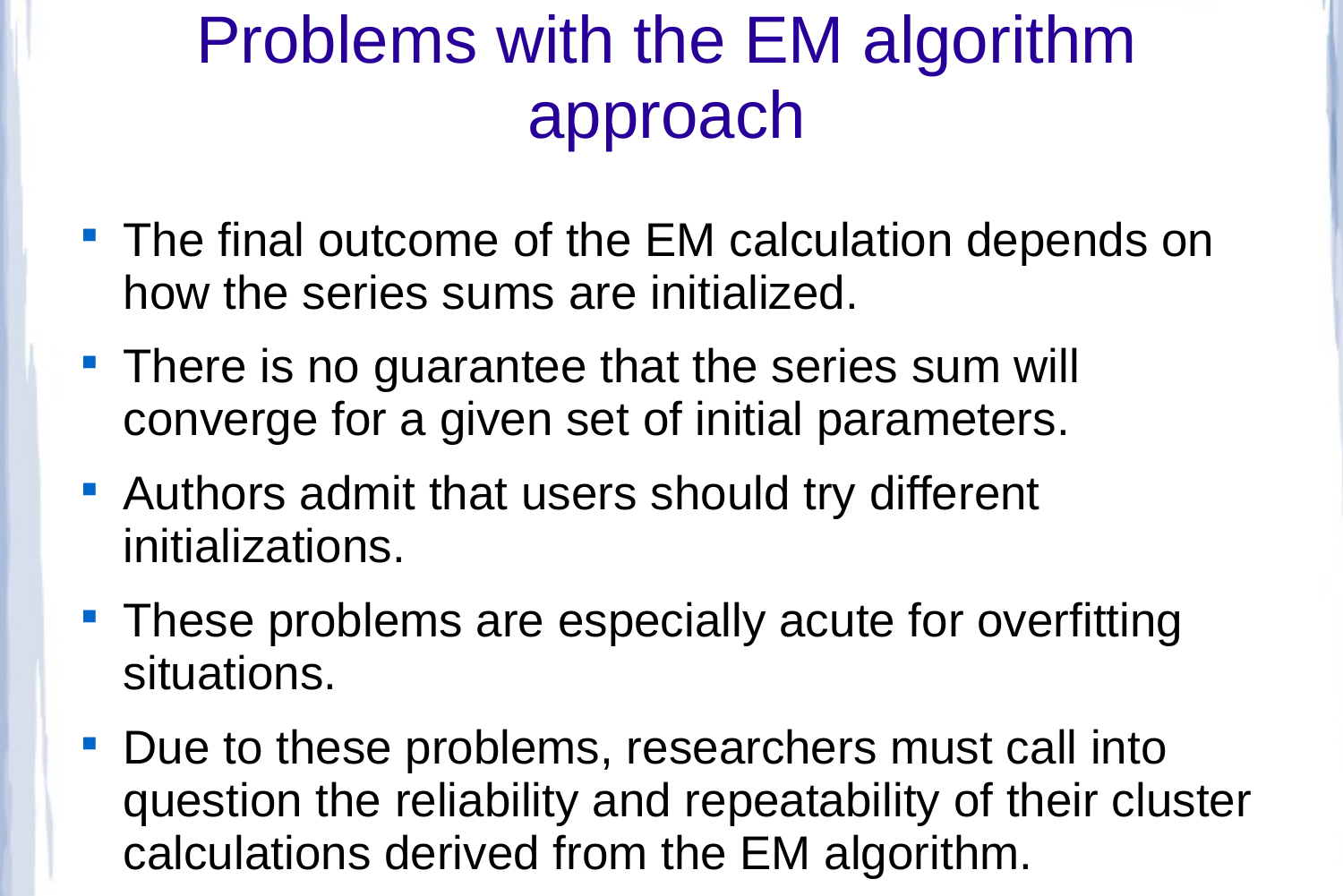# Fundemental issues in Log-Likelihood calculations for mixture models

- **IF In general, these Log-Likelihood values are infinite!**
- In overfitting cases, when two means are near each other, the ratio of the variances in those clusters can become very large and thus difficult to calculate.
- **Large ratios of variance values inflate the resulting** Log-Likelihood sum, affecting subsequent steps in the mixture modeling process.
- **How can someone compare competing model** calculations with inflated Log-Likelihood values?
- **These issues lead to ambiguity and inconsistent** repeated calculation results.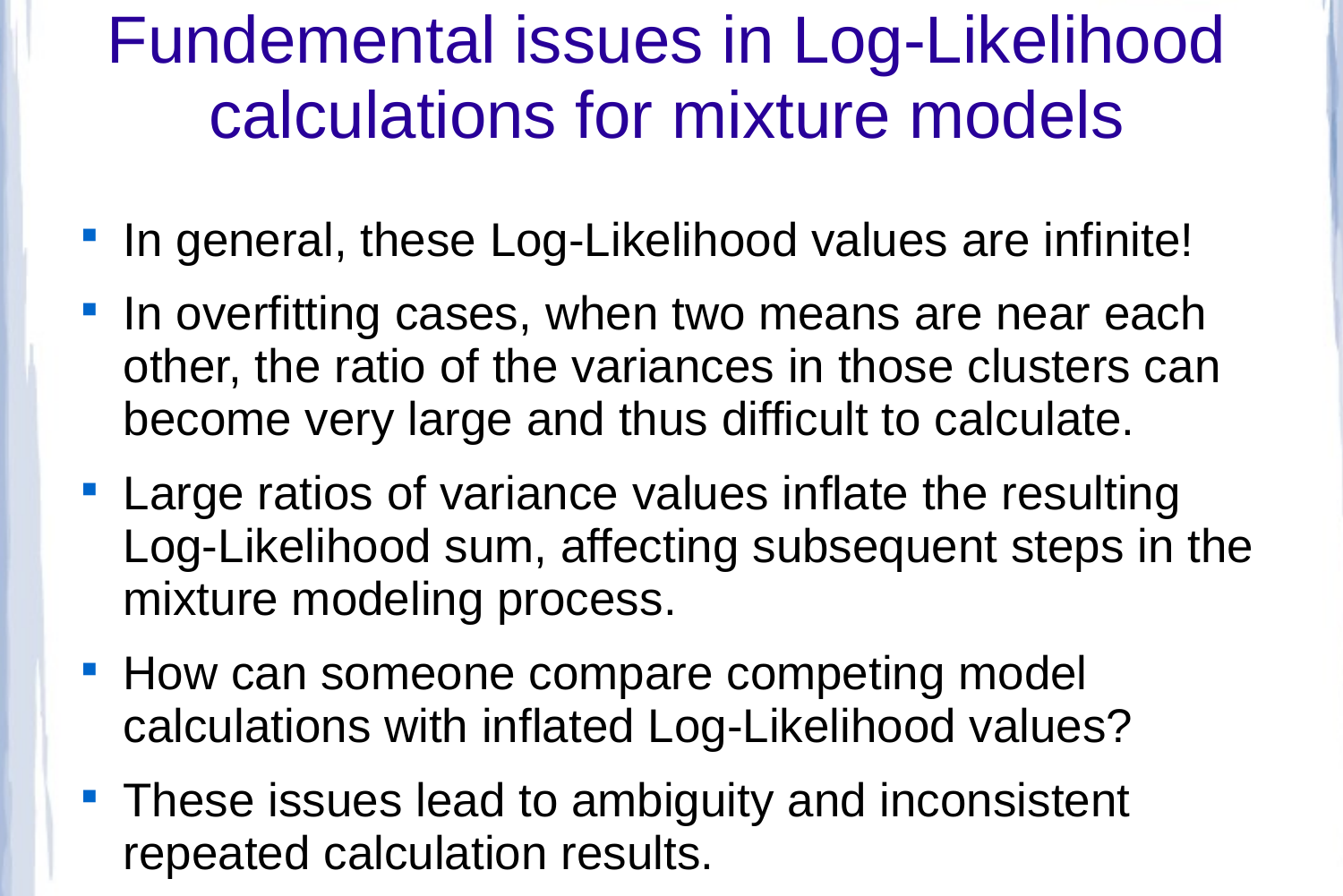### Restricting the range of variances controls the Log-Likelihood value

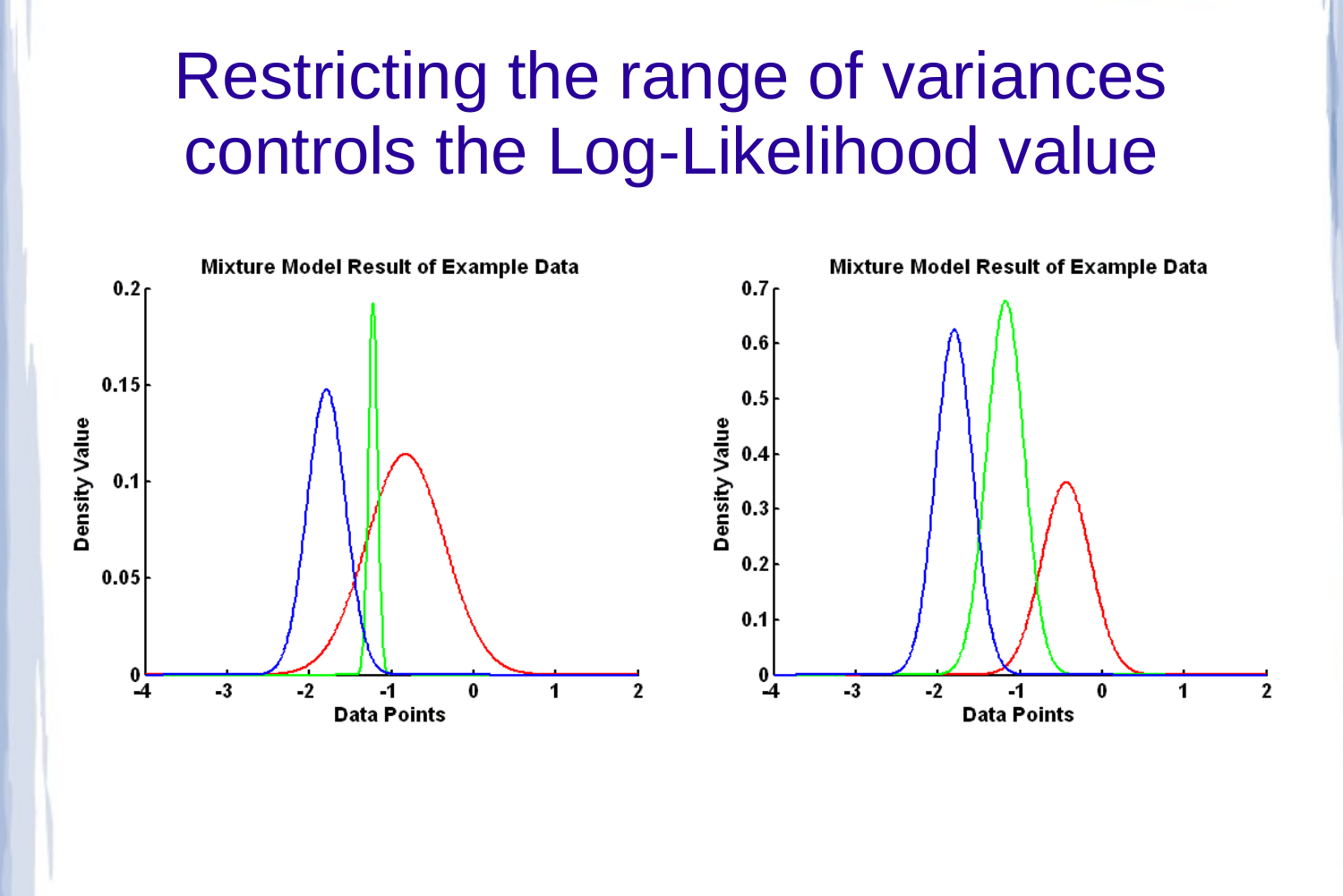### Another example of restricting the range of variances in the Log-Likelihood

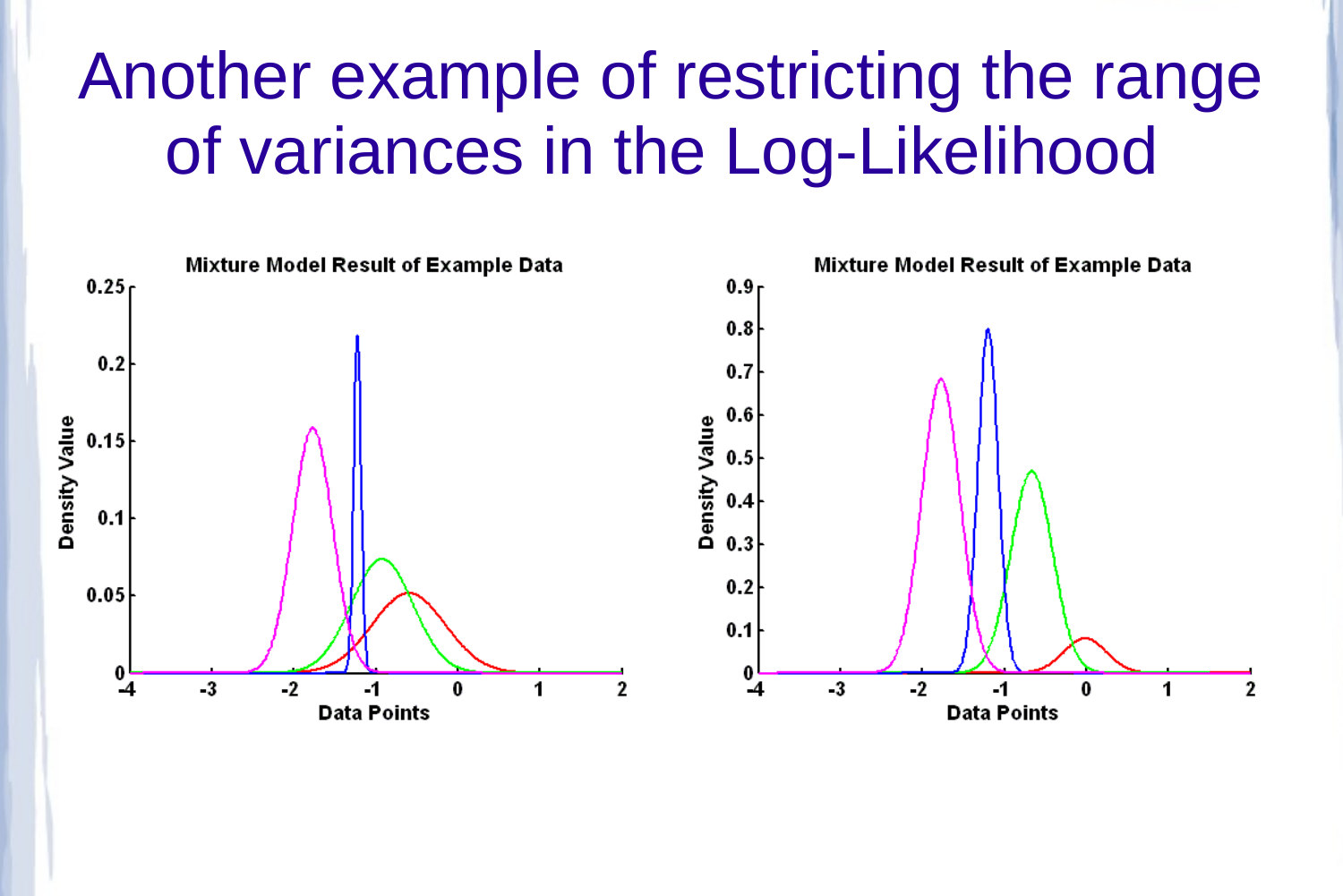### Traditional vs. Modern Methods

In cluster analysis, traditional methods rely on "hypothesis tests" to decide the best number of clusters.

Test the hypothesis that there is one cluster vs. more than one cluster.

If more than one cluster, it is very difficult to unambiguously decide the best number of clusters in the data set due to arbitrary thresholds of acceptance and rejection of the hypothesis.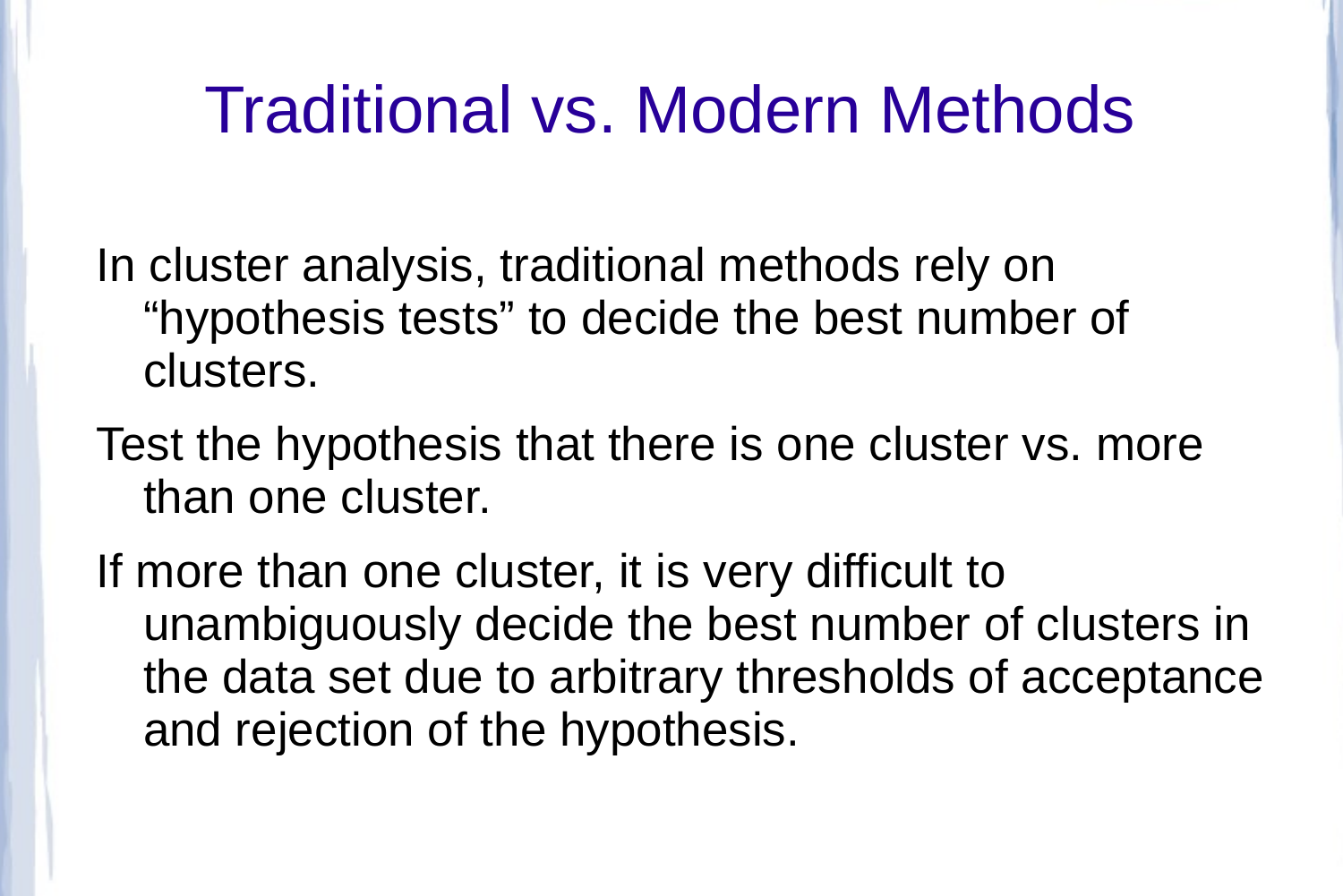### Modern Methods offer more flexibility

Since the 1970s, some researchers in statistical analysis have proposed "information scoring functions" as a way to judge competing models.

Overcome problem of setting arbitrary thresholds inherent in hypothesis-based statistical analysis.

The model that has the minimum information score is regarded as the best to describe the system under study.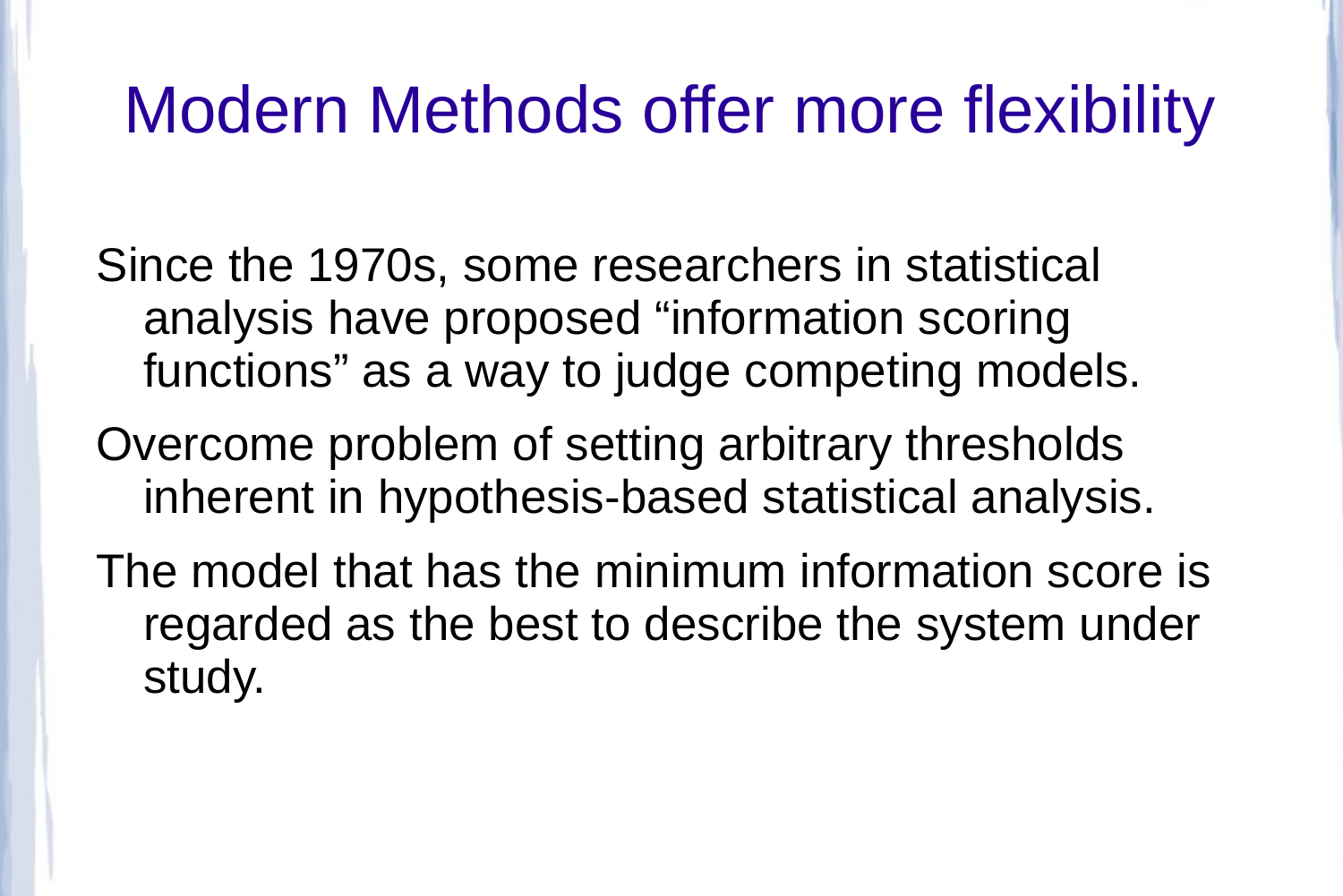# The Information Theory approach has many advantages

- **Information scoring overcomes the inherent** subjectivity of hypothesis testing.
- **If computes scores for different statistical models, and** the best model is the minimum score to describe the phenomenon under study.
- **Information scores include Baysian Information** Criterion (BIC), Akaike Information Criterion (AIC) and ICOMP
- **Some researchers in the field of information theory** regard ICOMP (Bozdogan 1993) as the best because it is derived from considering the distributions present.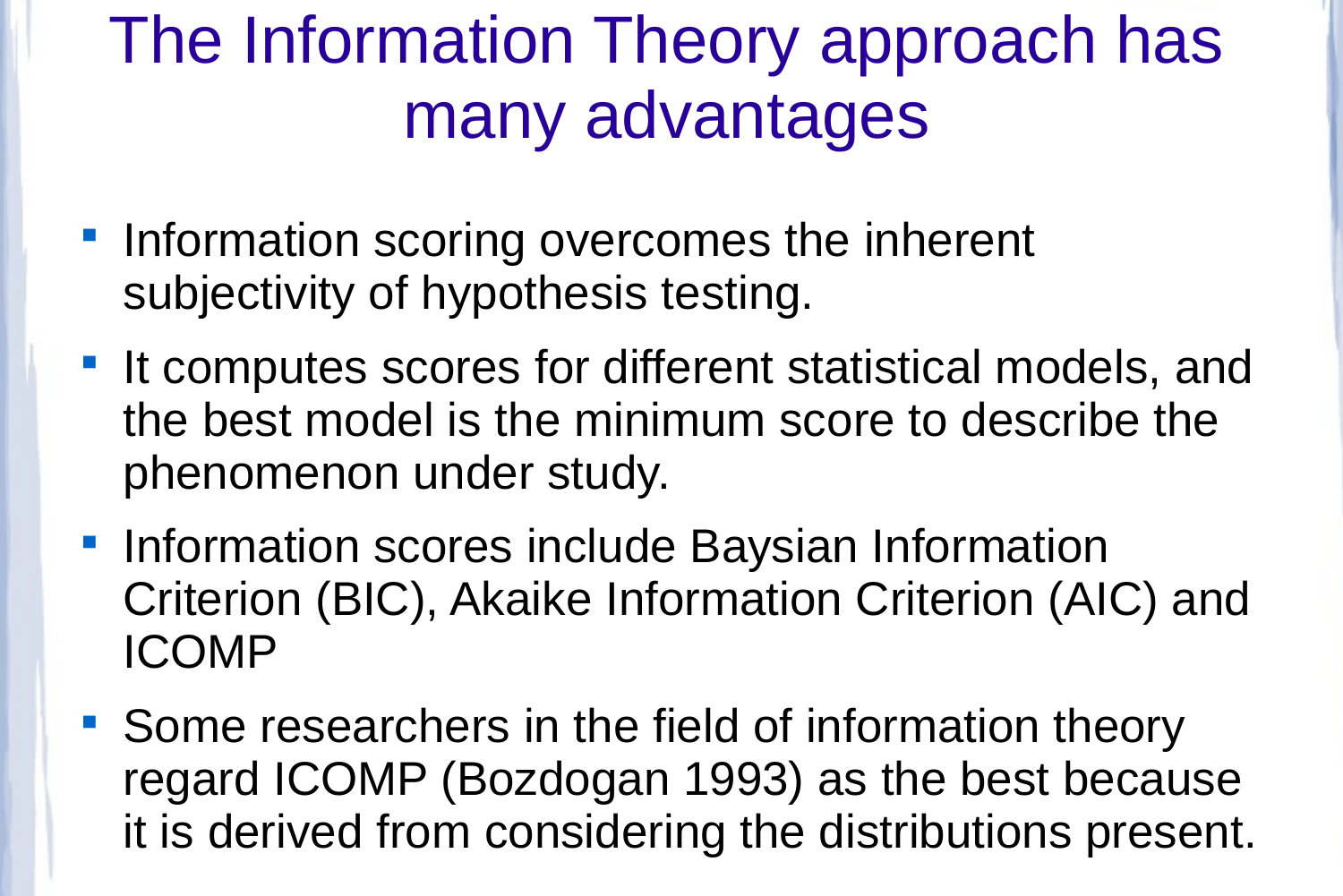# Information Scoring functions attempt to find a better balance

- **Instead of relying on the ever-increasing sum of** squared error term, AIC and ICOMP have two terms which counteract each other.
- **The first term is Log-Likelihood, which accounts for** error.
- The second term tries to protect from overfitting.

$$
AIC = -2logL(\Theta_k) + 2m(k)
$$

$$
ICOMP = -2logL(\Theta_k) + 2C_1(\Sigma_{Model})
$$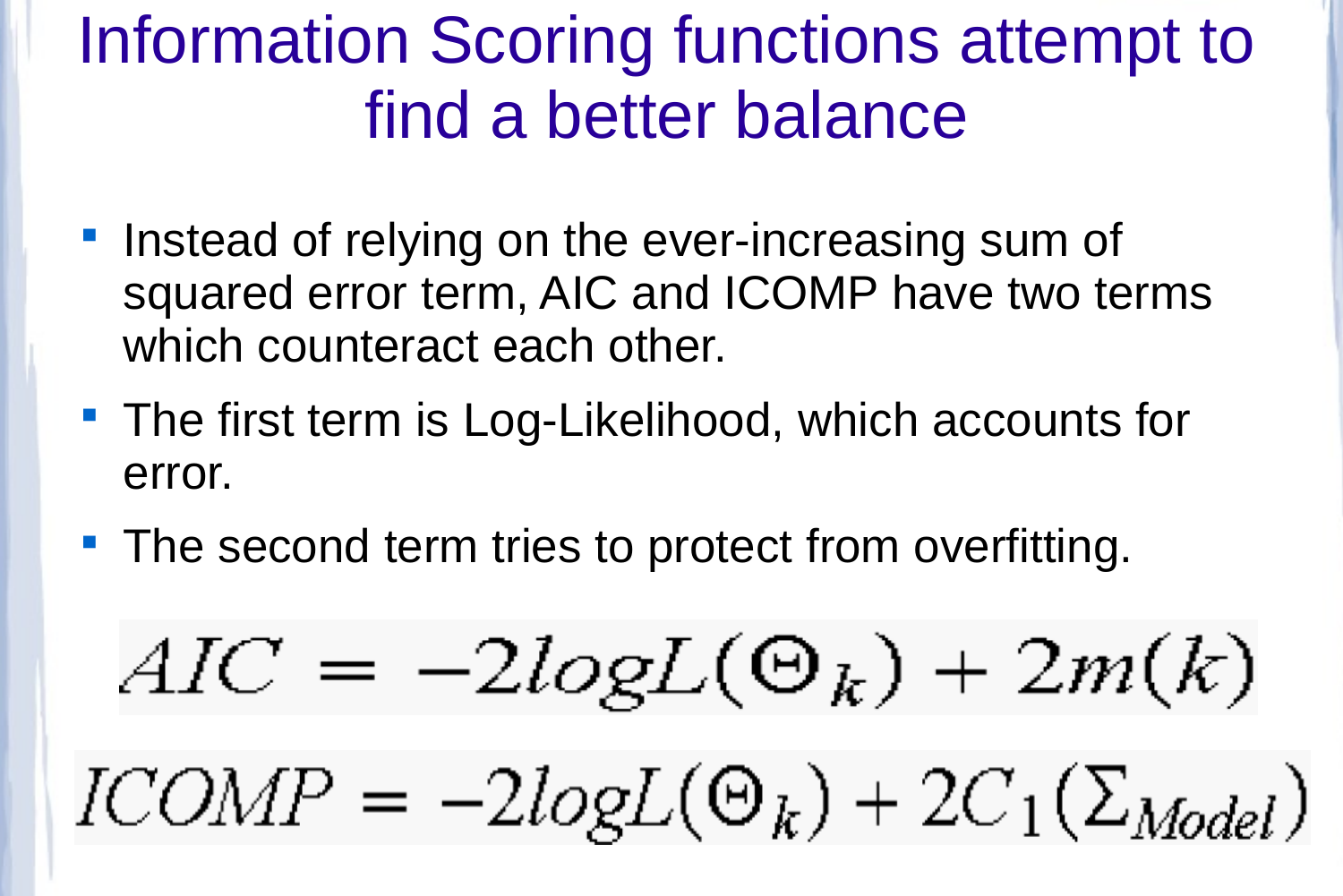# My work – Combining all three steps

- **I** have been developing a new method to calculate Mixture Models with information scores.
- This uses a Genetic Algorithm to calculate the Log-Likelihood and hence MLE values for a given number of component distributions.
- **My new method incorperates the variance ratio** restriction which leads to finite solutions for maximizing Log-Likelihood values.
- We can see the output of some tests on simulated data.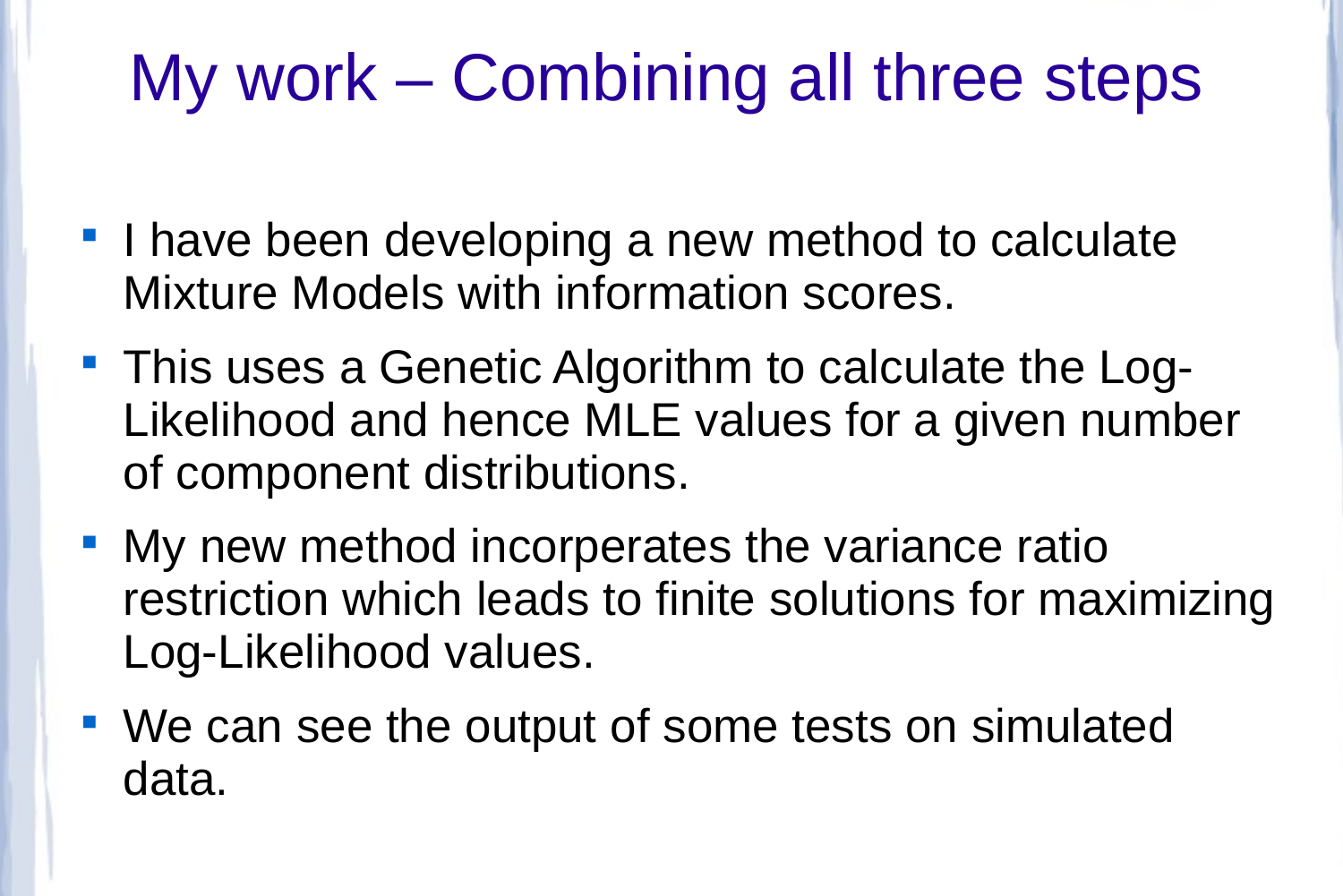#### Simulated data with three clusters



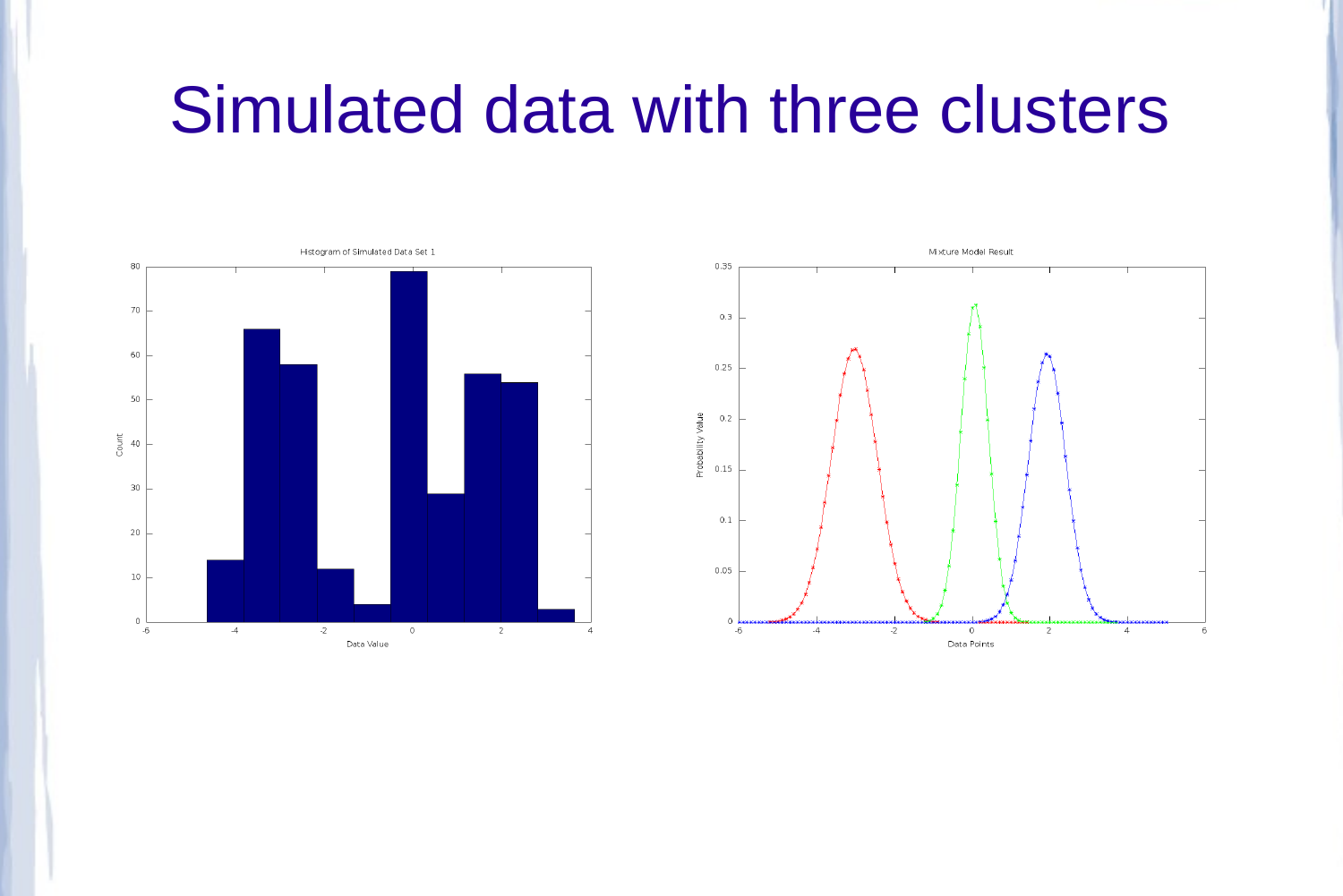### Information Scoring Results of 100 trials of Simulated Data set with three clusters

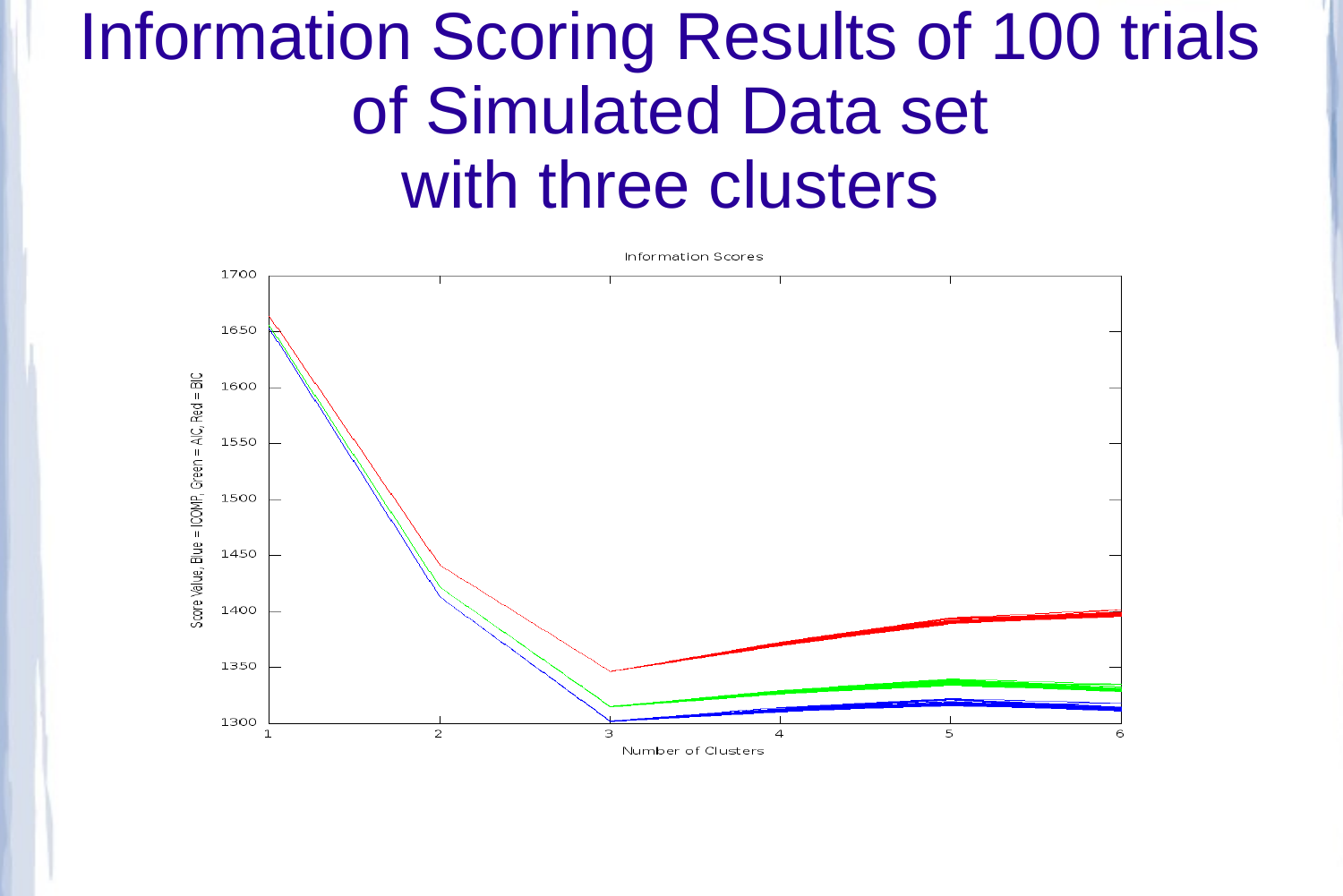#### Simulated data with four clusters



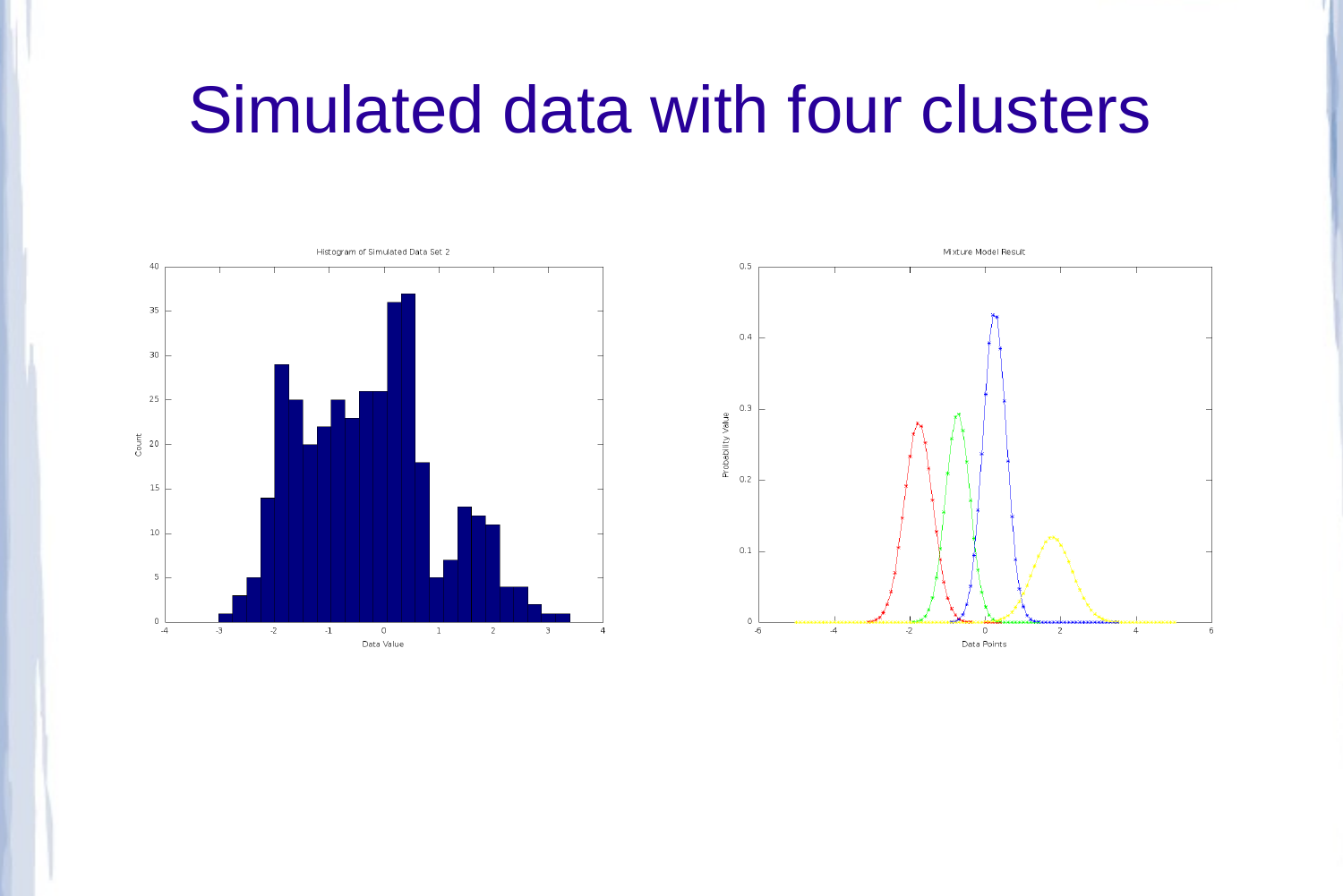## Information Scoring Results of 100 trials of Simulated Data set with four components

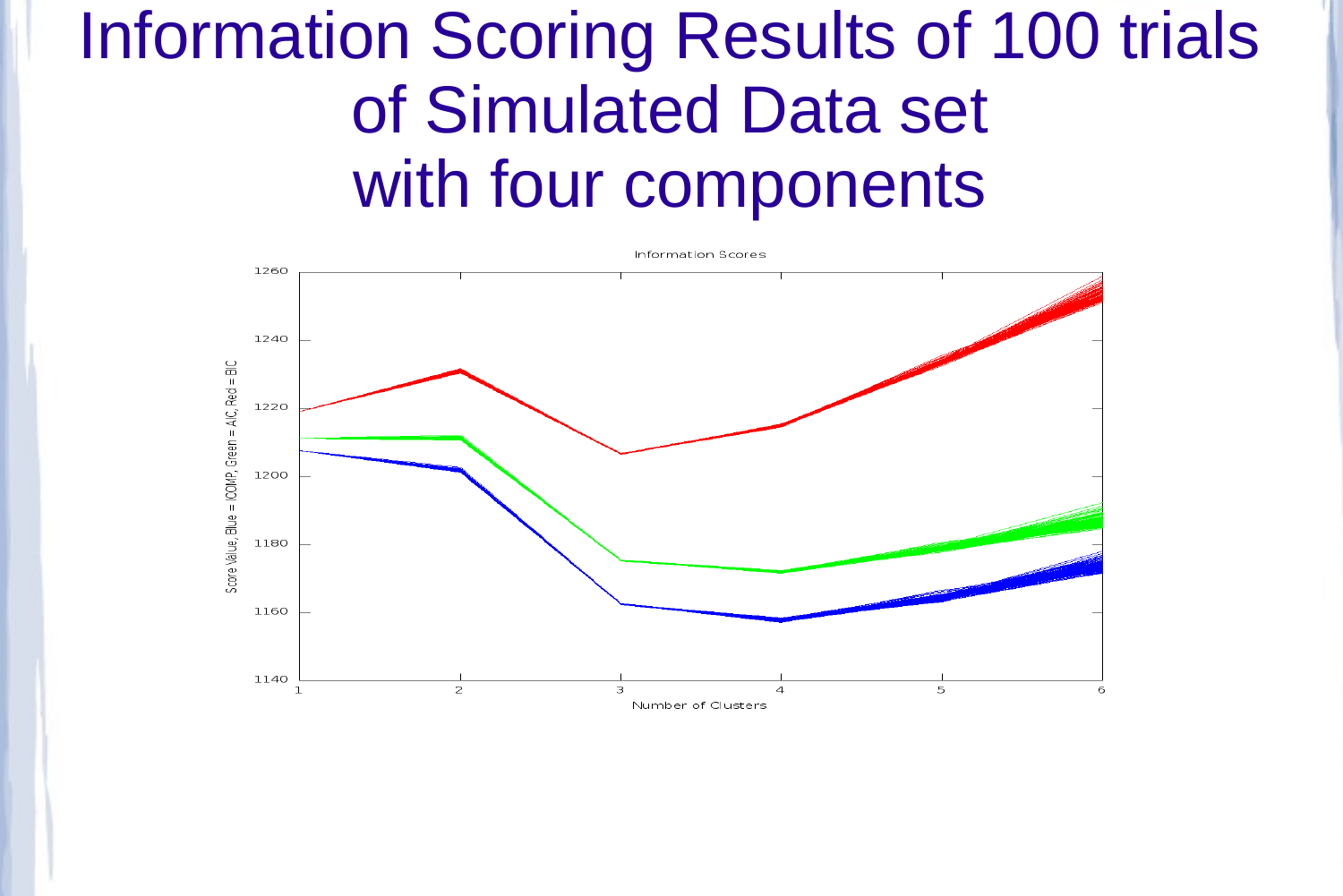#### How Many Clusters Do You Think There Are Here?

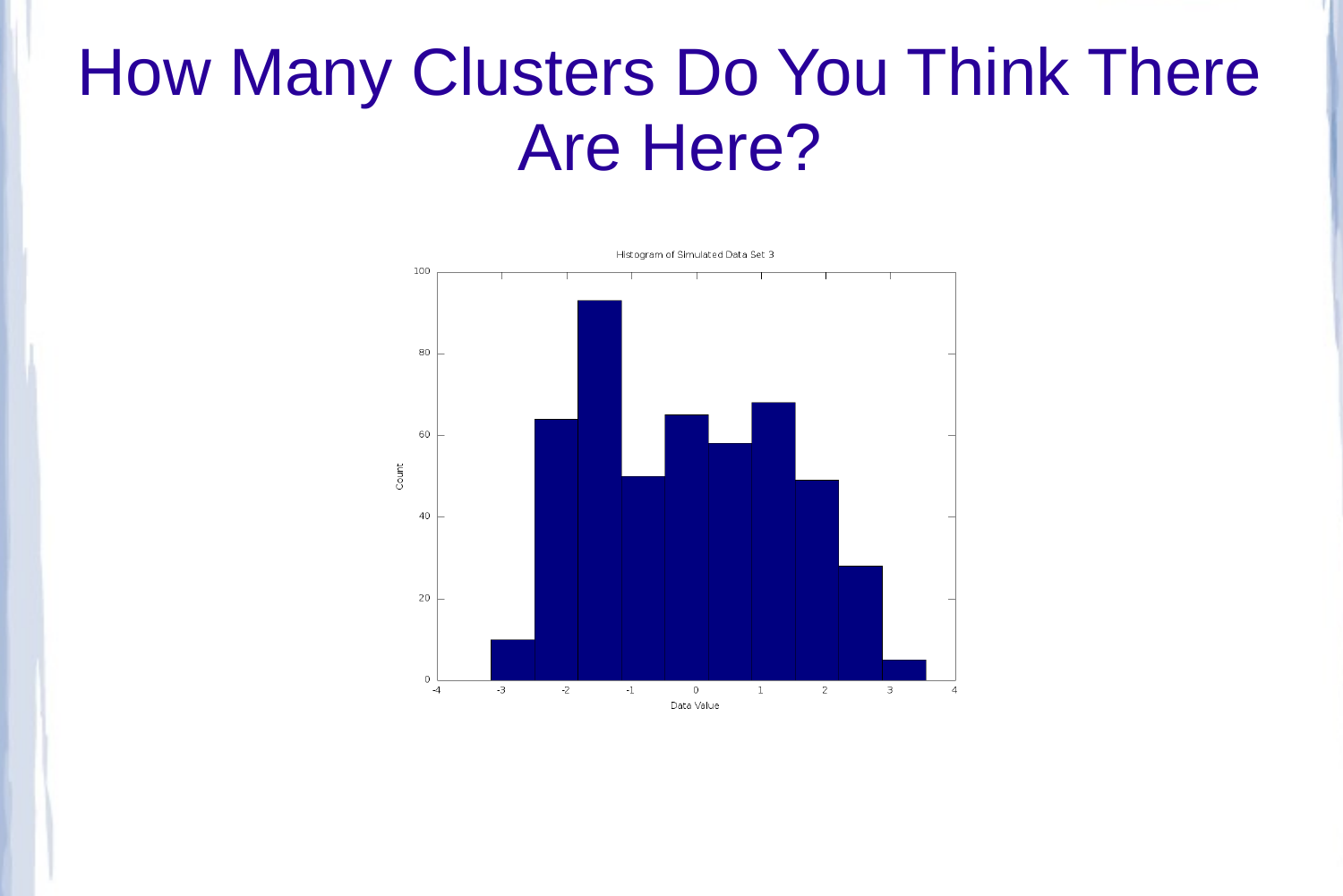#### Simulated data with five clusters



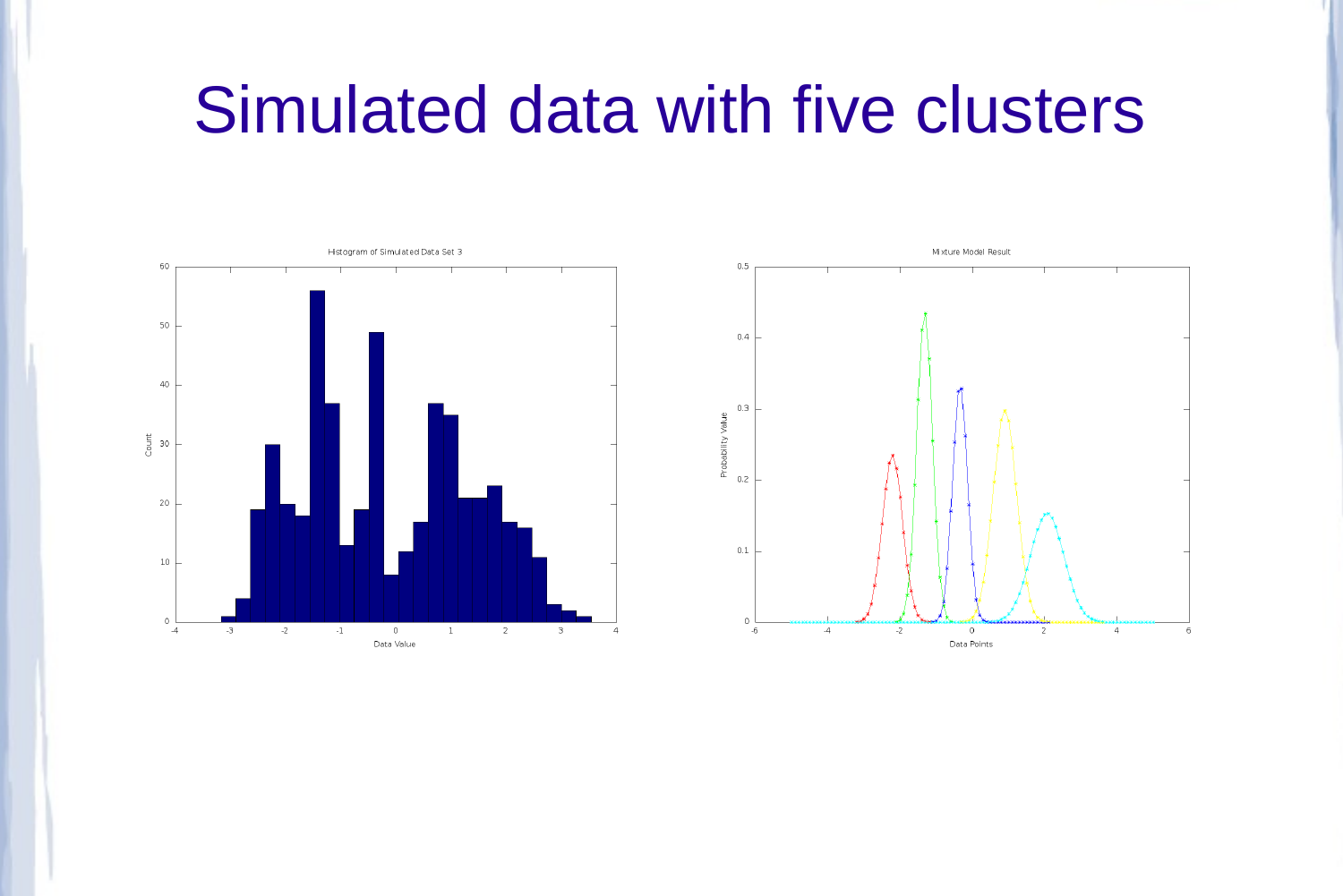### Information Scoring Results of 100 trials of Simulated Data set with five components

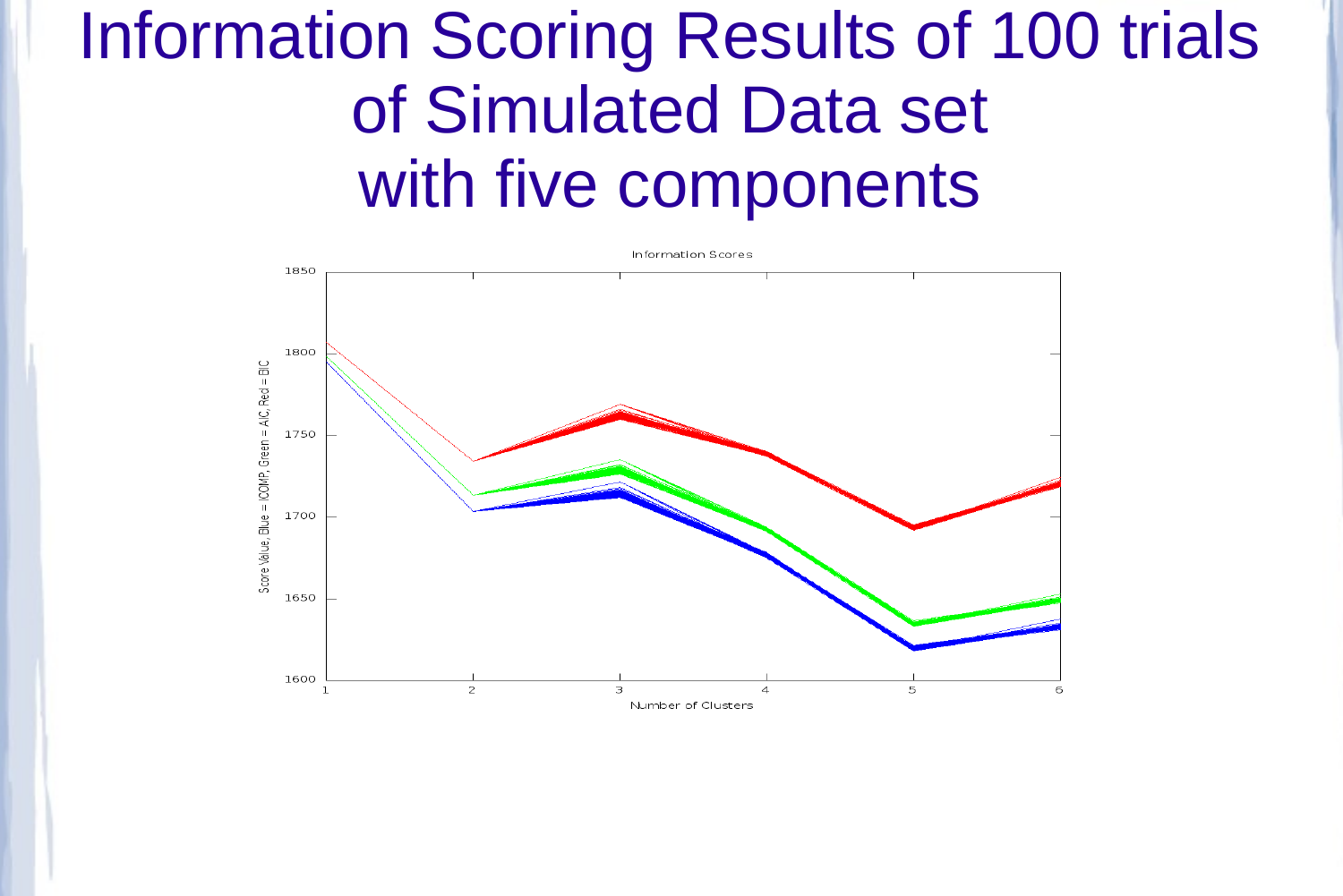# Applying the new analysis method to Astronomy data

- Astronomers have many kinds of data that need to be classified, including galactic metallicity distributions and kinematic data that generally follow Gaussian distributions.
- Astronomy data represent good test cases for new methods in data analysis for a few reasons.
- **The data are representative of many other types of** data, including the anomolies and difficulties.
- Astronomy data are free of cost and legal restrictions.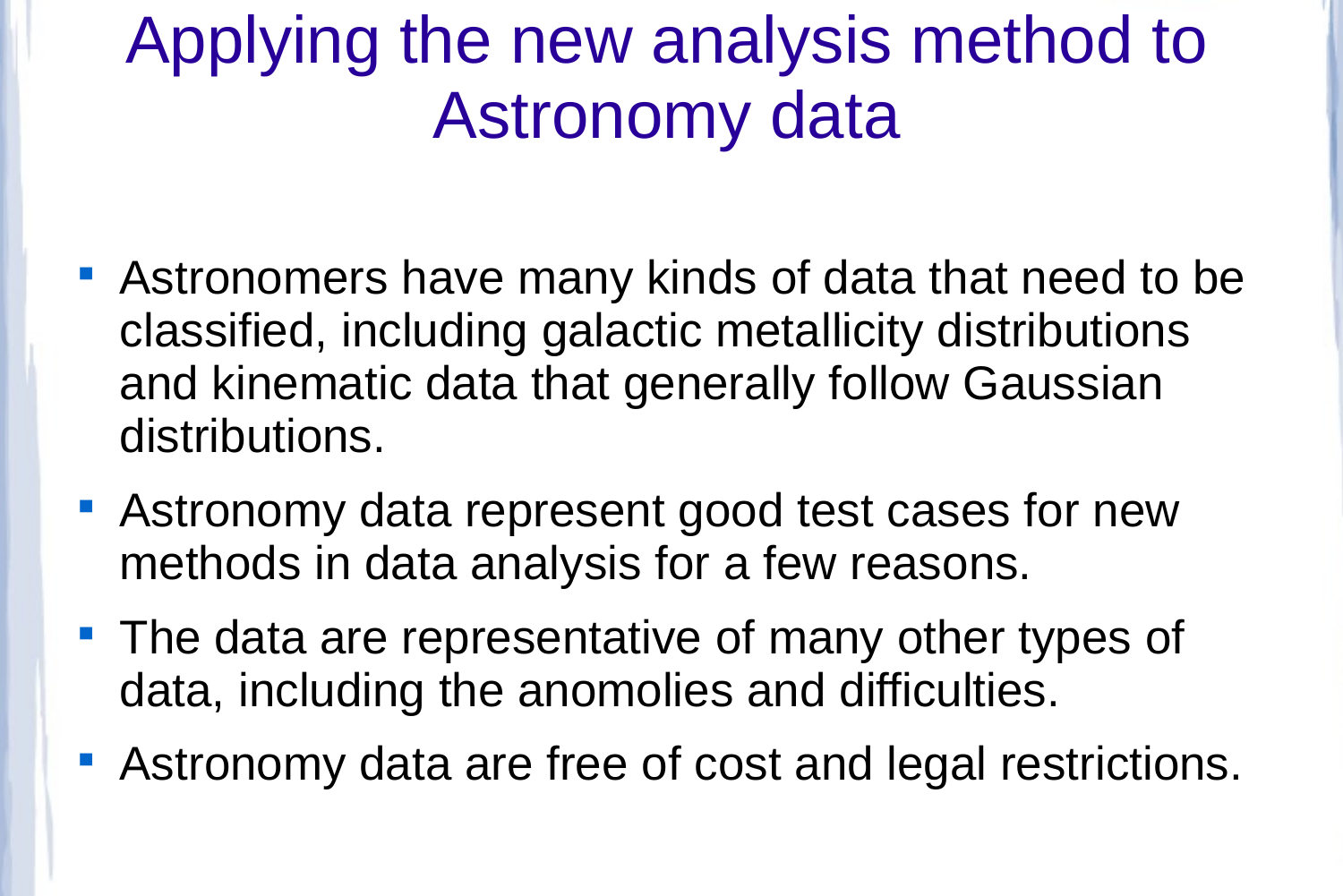# Distribution analysis in Astronomy

- **The KMM algorithm was introduced in the late 1980s** and popularized in Astronomy by Ashman, Bird and Zeph (1994).
- $\blacksquare$  KMM = Kaye's Mixture Model
- **This algorithm uses series-based iterative sums to** calculate Log-Likelihoods.
- **Basically the same as the EM algorithm.**
- Although this method was introduced in the 1980s, it is still being used in astronomical research.
- **I** found it referenced in recent astronomy articles.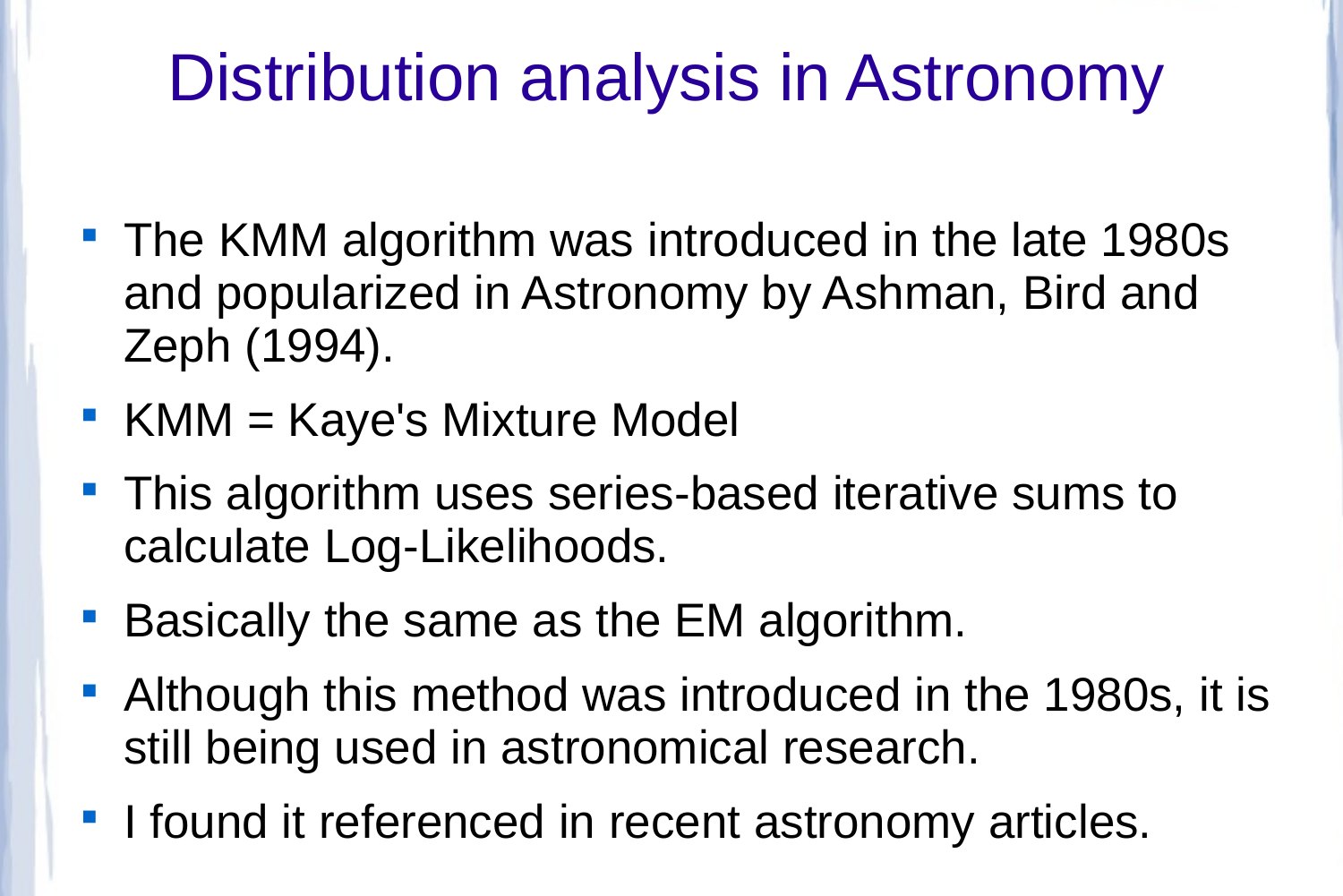# Why did I analyze older data?

- **I** wanted to compare the results of the new data processing method with previously published results.
- **Previous authors published numerical values from the** statistical tests that they applied to their data.
- **I** can compare the numerical values of their tests to judge how similar or different my results are from the previous authors' results.
- This can also test the reliability of the new analysis method by comparing the results with physical properties of the systems.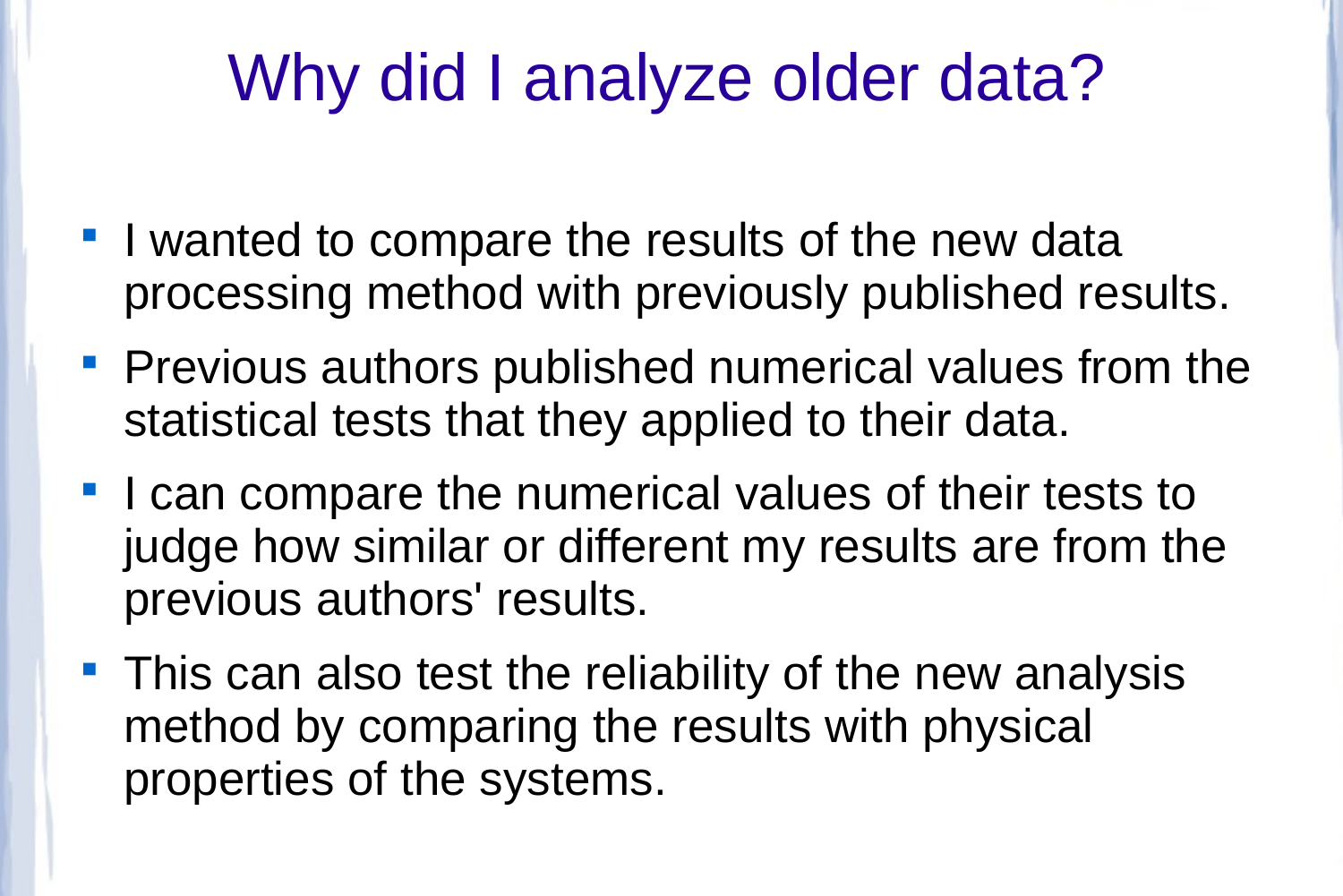## Examples from Astronomy

- Globular clusters are star groupings that orbit the nucleus of our galaxy, the Milky Way.
- **EXAMP 25 The 2016 21 Studied the** chemical composition of 121 globular clusters.
- Zinn thought there are two populations of globular clusters based on the histogram.

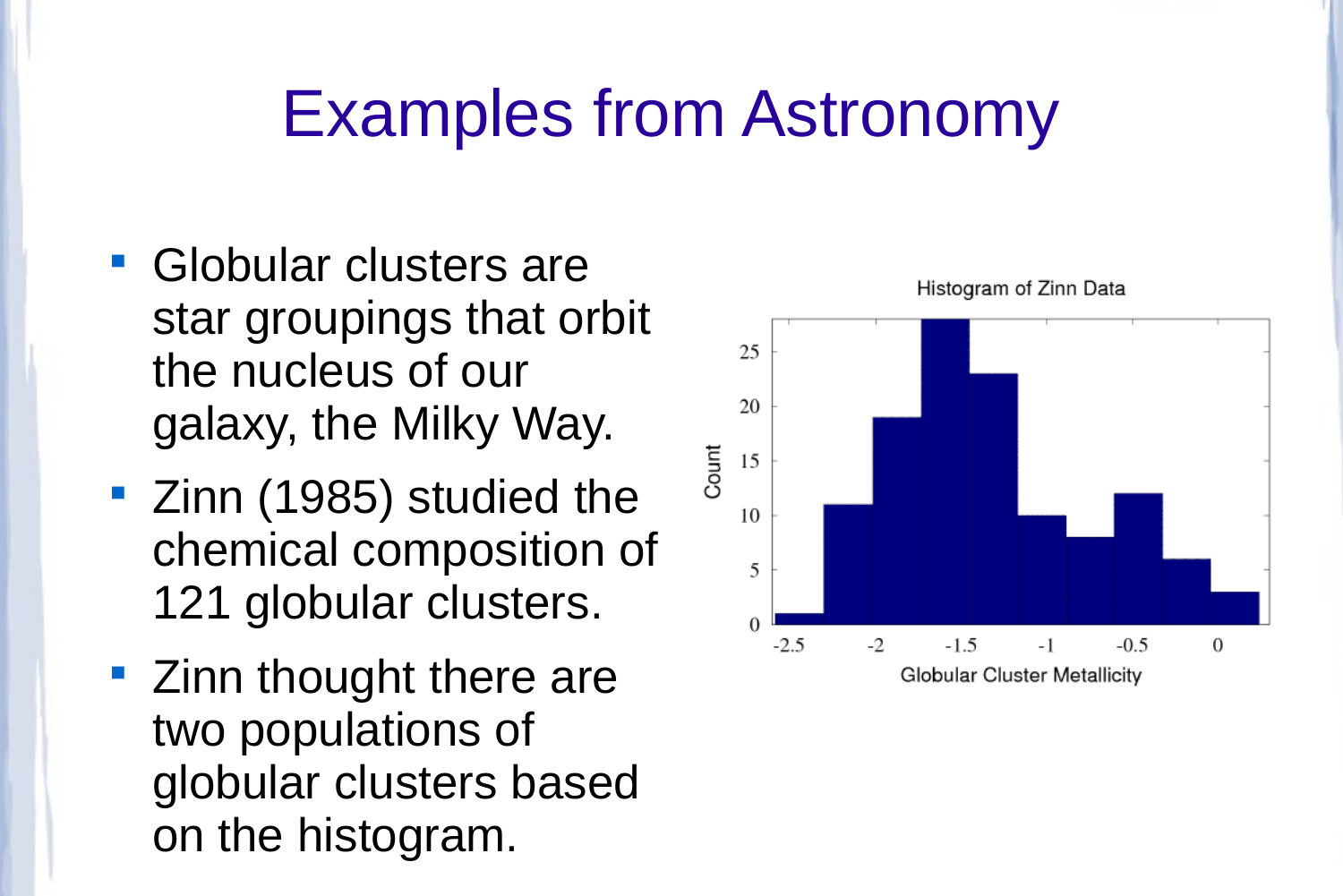### Information scores agree with Zinn's result

Information scoring found that this data set is best modeled by a two component mixture model.

Zinn did not use a statistical test, but these results confirm his conclusion.

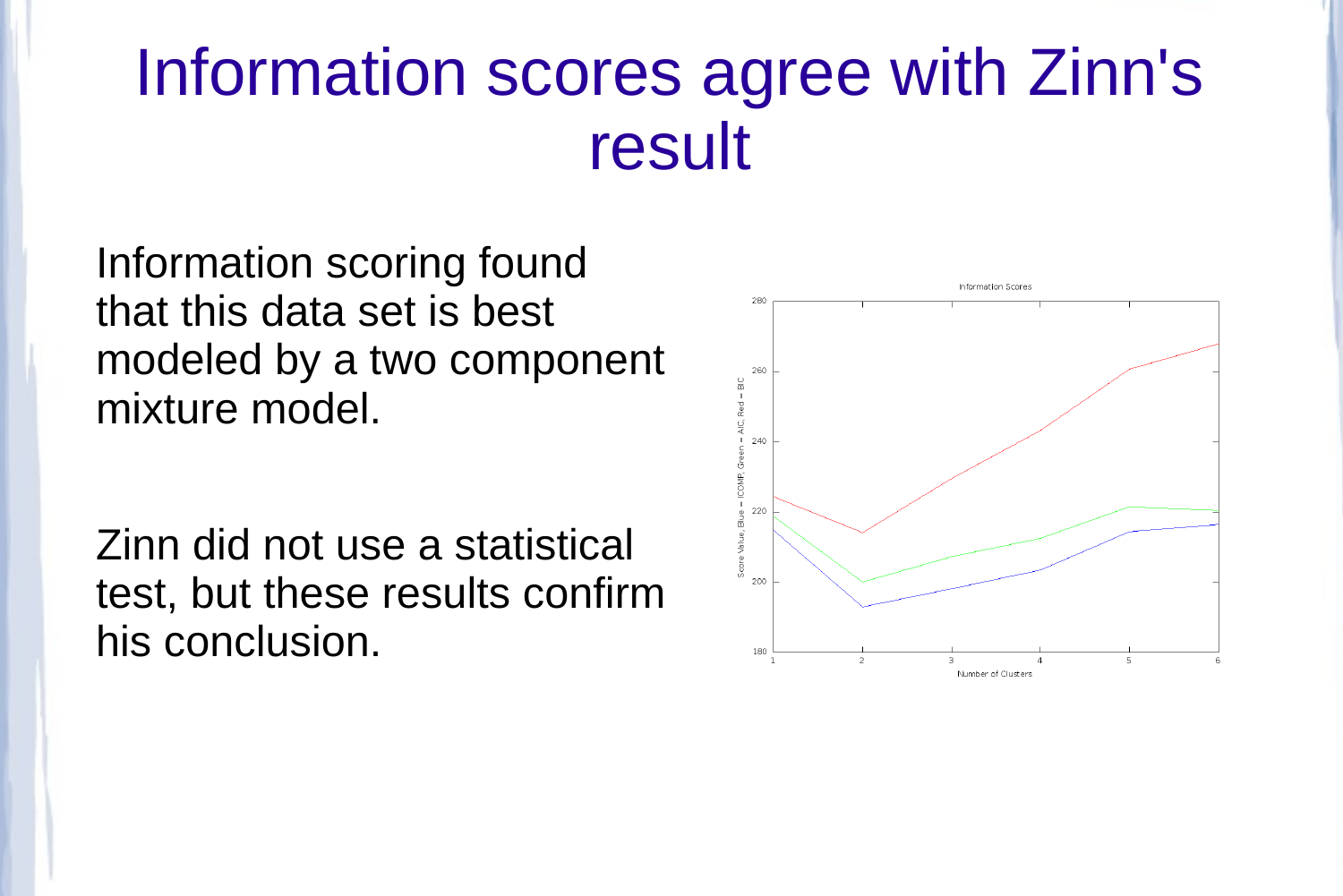### Two component mixture model of Zinn's data

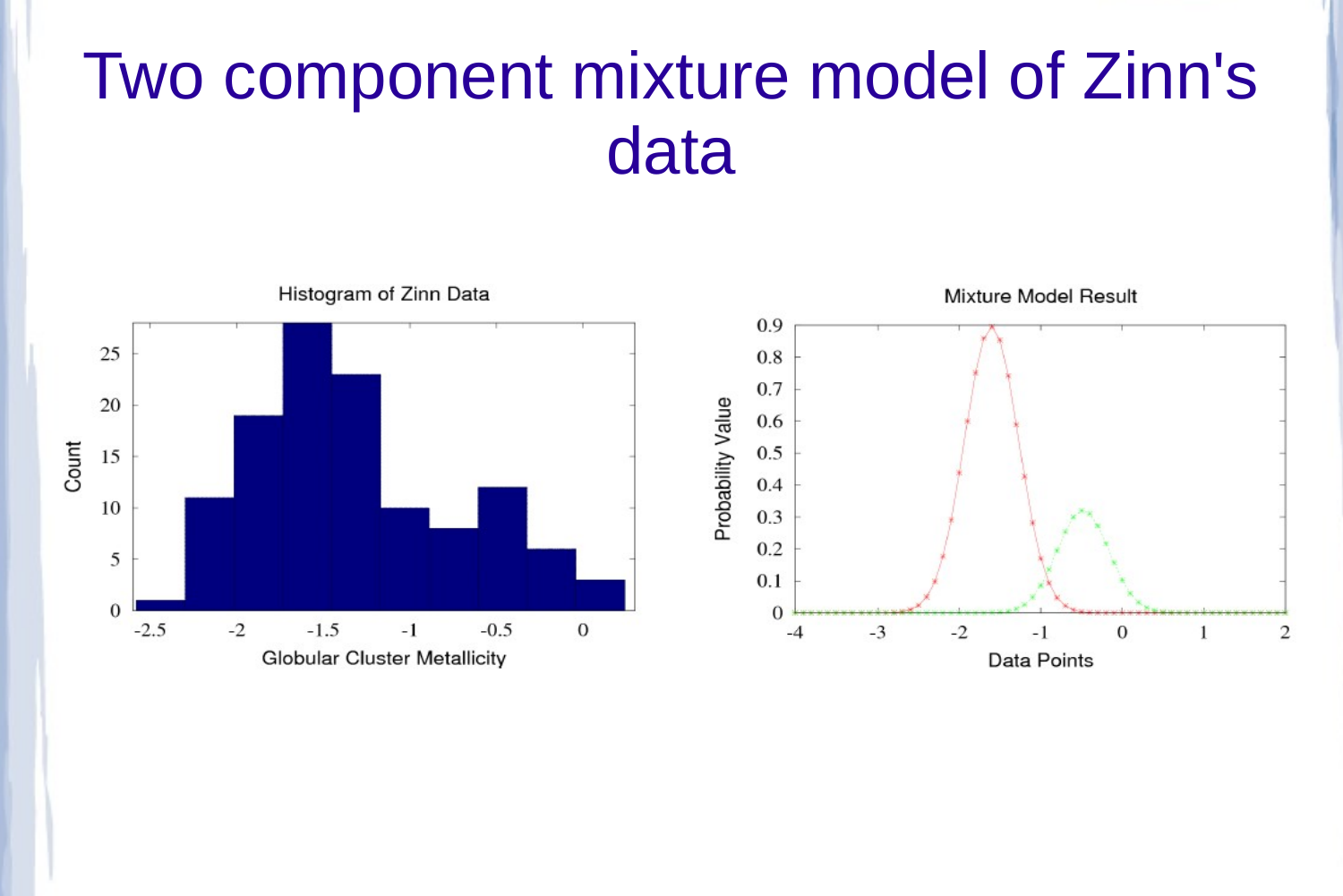# I rechecked an example from Ashman, Bird and Zeph (ABZ)

- **The ABZ article applied KMM to several data sets.**
- **The article gives numerical values for the statistical** tests.
- We can check how well information scoring agrees with the KMM result.
- Comment on why I agree or disagree with the previous author.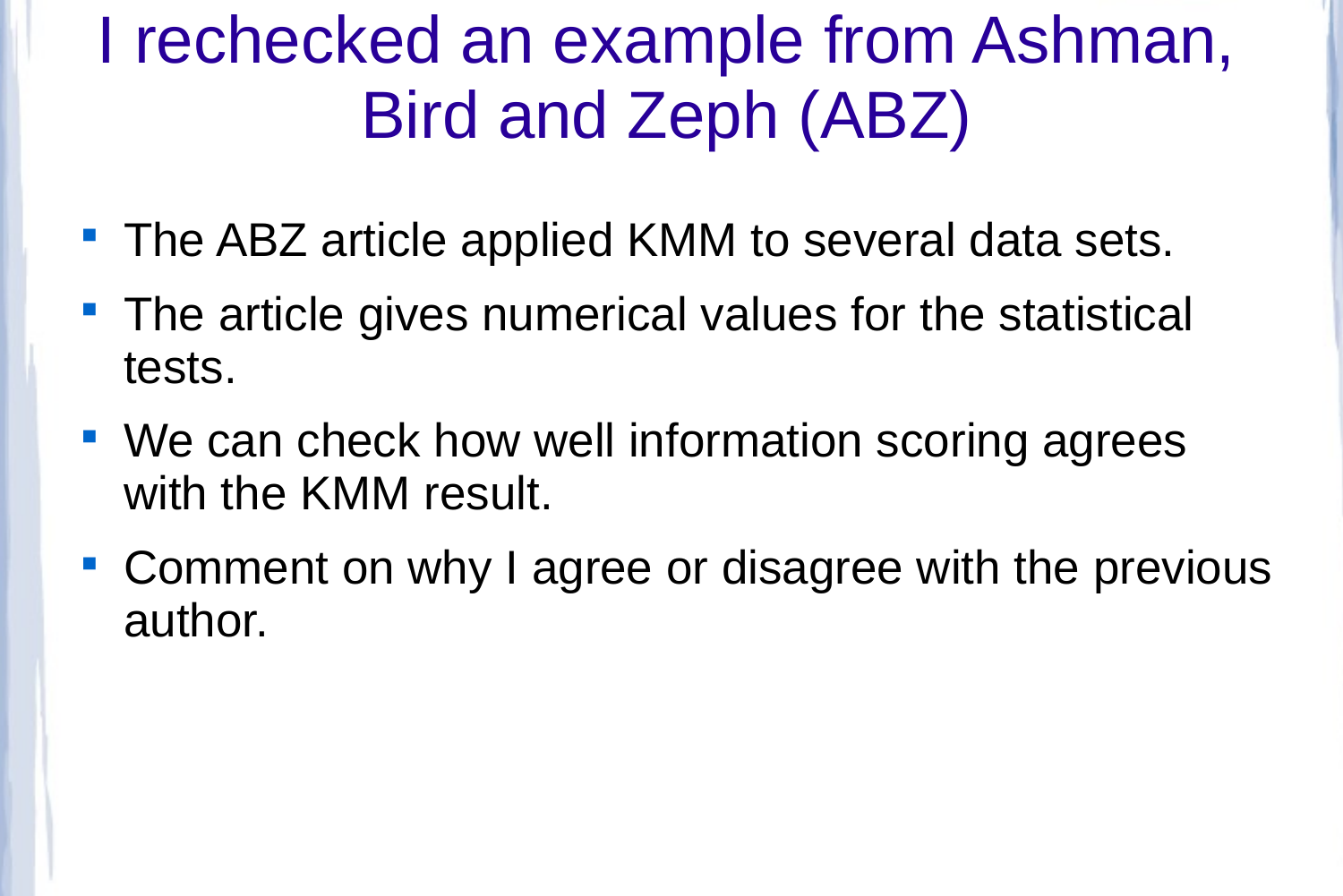# Gamma Ray Bursts

- **Huge explosions that** occur very far from our solar system.
- ABZ took the data from Fishman et al. (1994)
- **There are 222 data** points representing the Log of duration of Gamma Ray bursts.

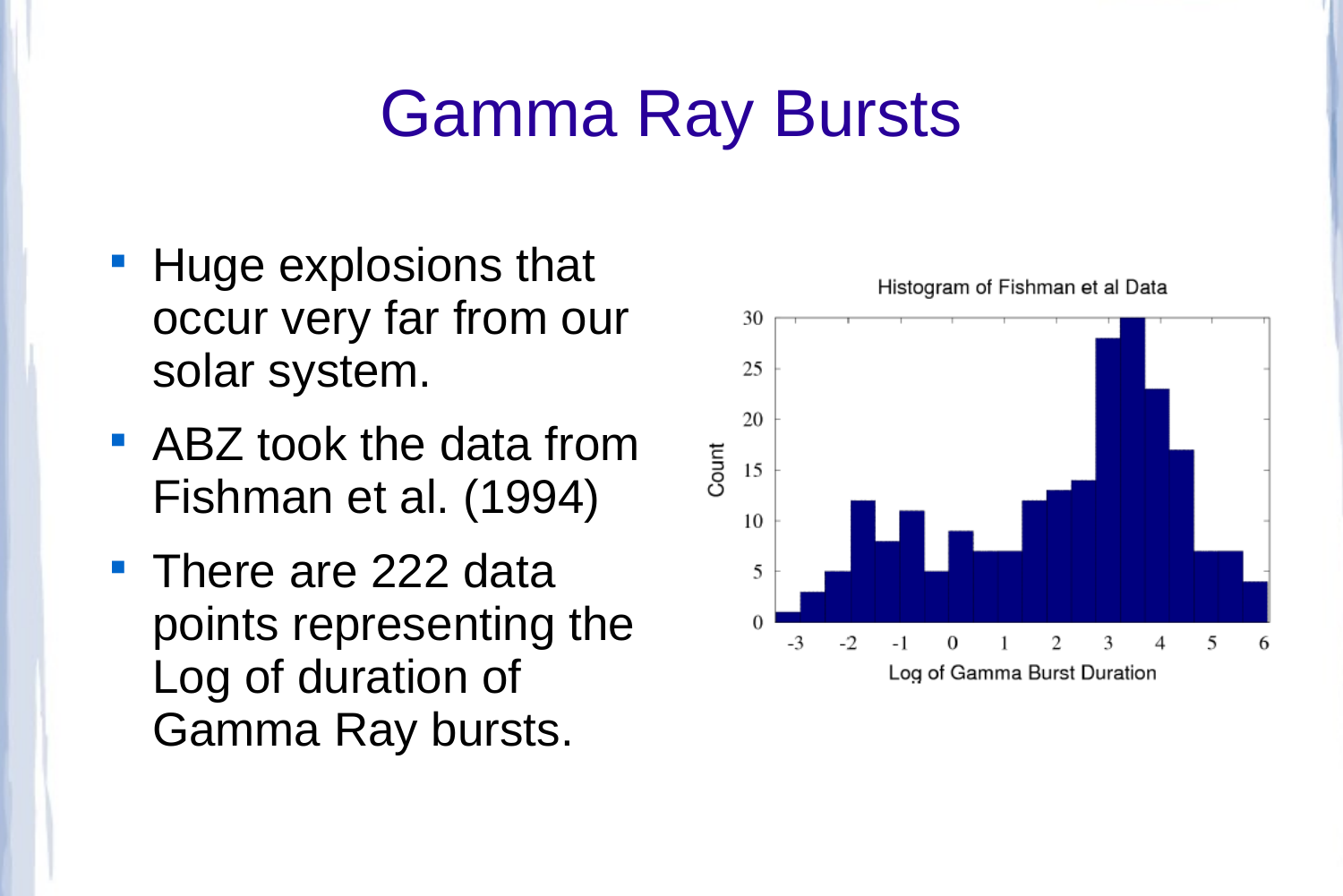### Results of Gamma Ray Burst data

- **The traditional hypothesis-based test rejected the** single component hypothesis with P < 0.001.
- **Does not tell how many clusters are present in the** dataset other than "more than one"
- My analysis found that this can be best modeled by three clusters.
- **These results can help astronomers better** understand the physical processes occuring in Gamma-Ray Bursts.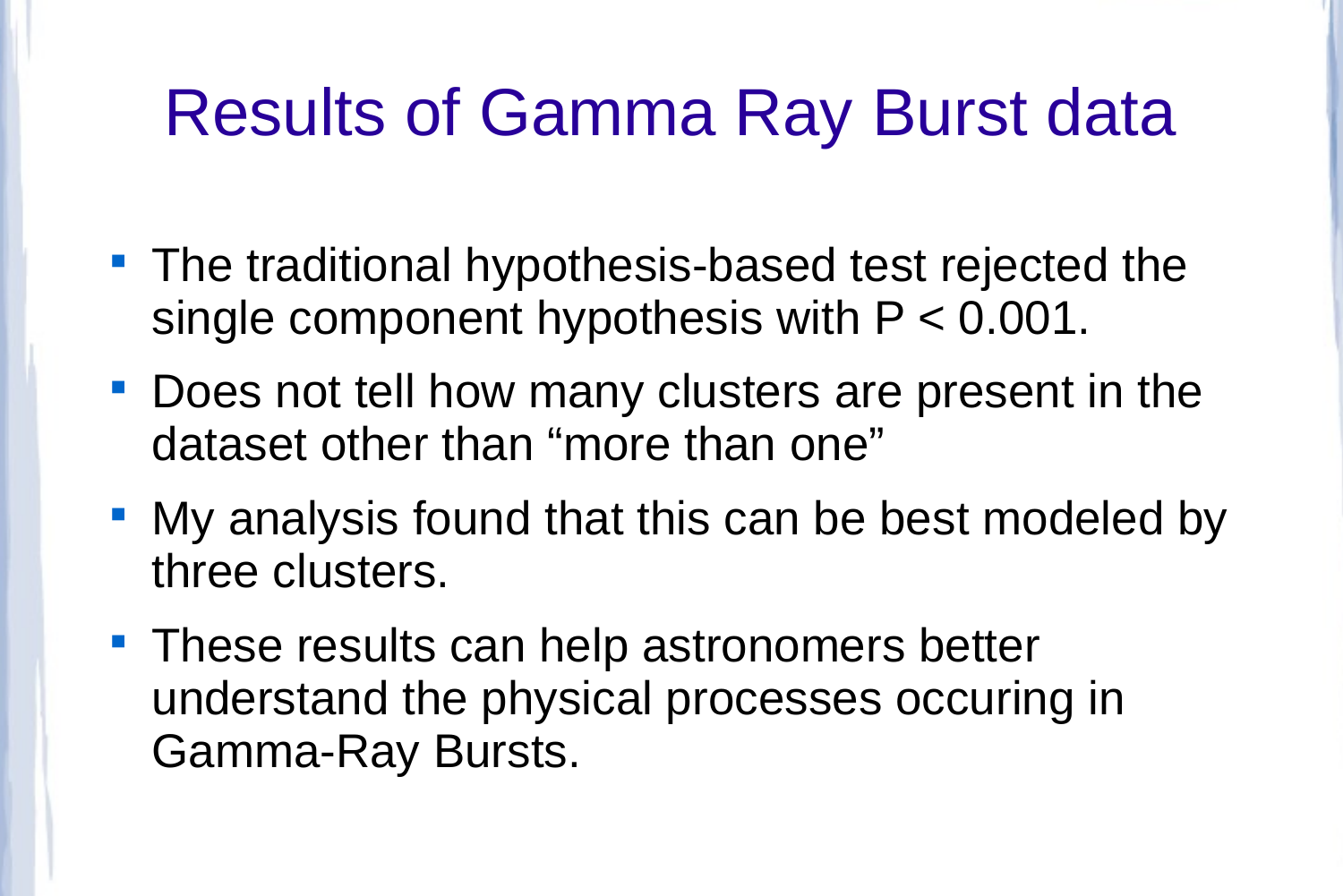### Three component mixture model of Fishman et al.'s data

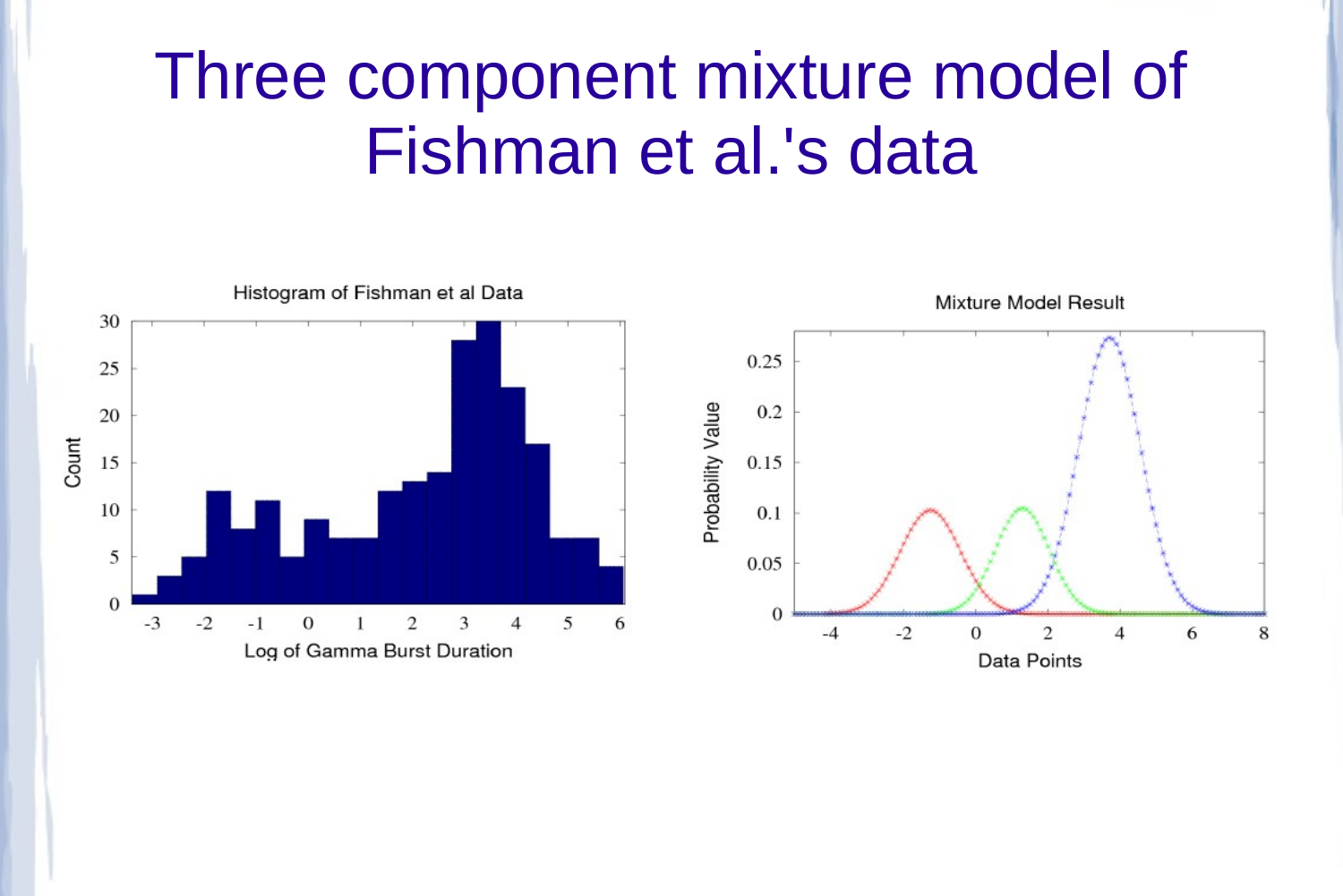### Future Plans

The example data sets are univariate cases. In the future, I want to also develop multivariate cluster analysis with information scoring that can process more complex data sets where the variables could also show correlations.

In addition, if the underlying probability distributions that generate the data are not Gaussian, there are still related statistical methods we can use to analyze them.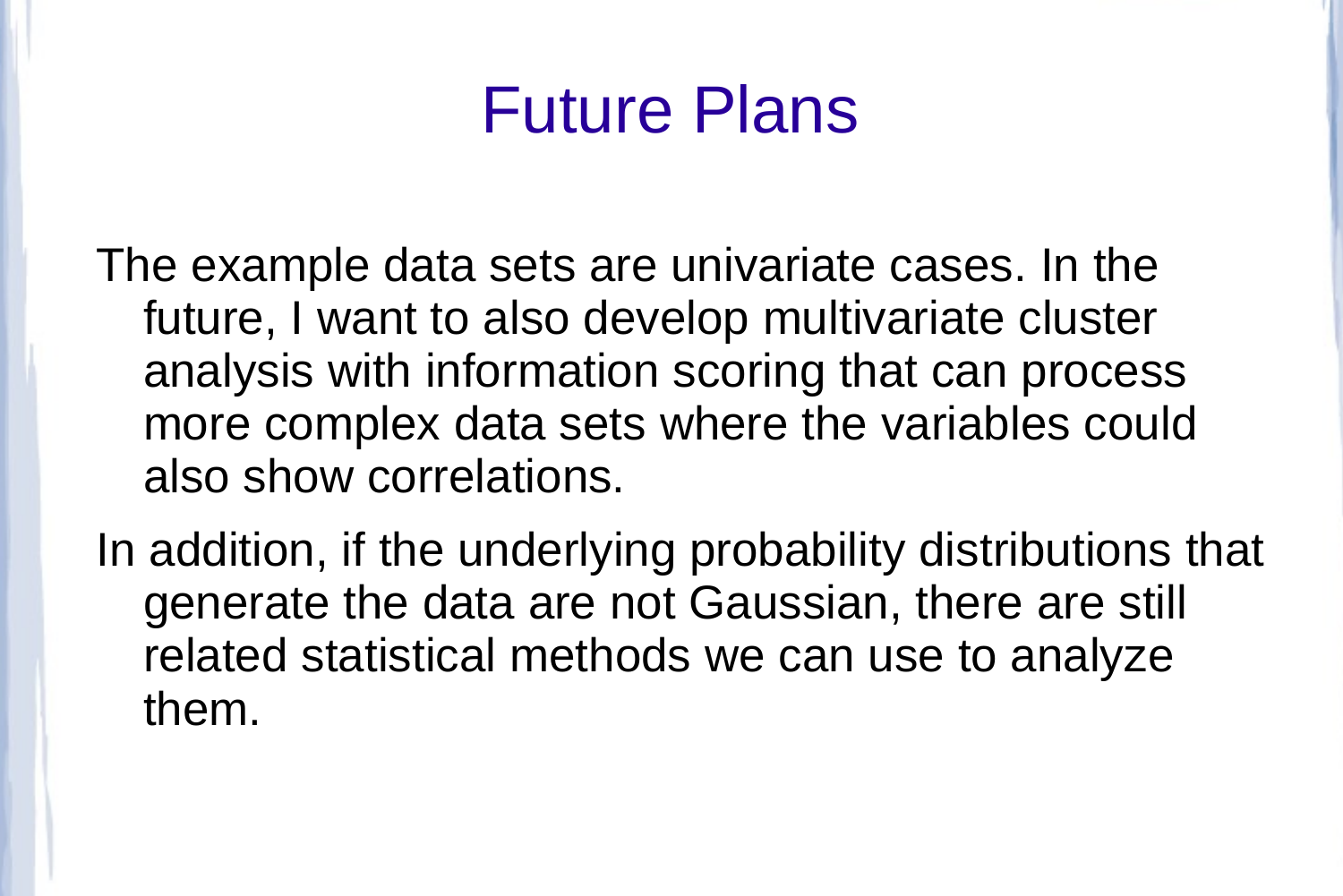# **Summary**

Modern methods of cluster analysis based on information scoring overcome handicaps inherent in traditional methods that rely on hypothesis tests.

The methods I am developing can more accurately model the underlying probability distribution function that generated a dataset.

Still in testing the algorithm, but I'm optimistic about future prospects for the line of research.